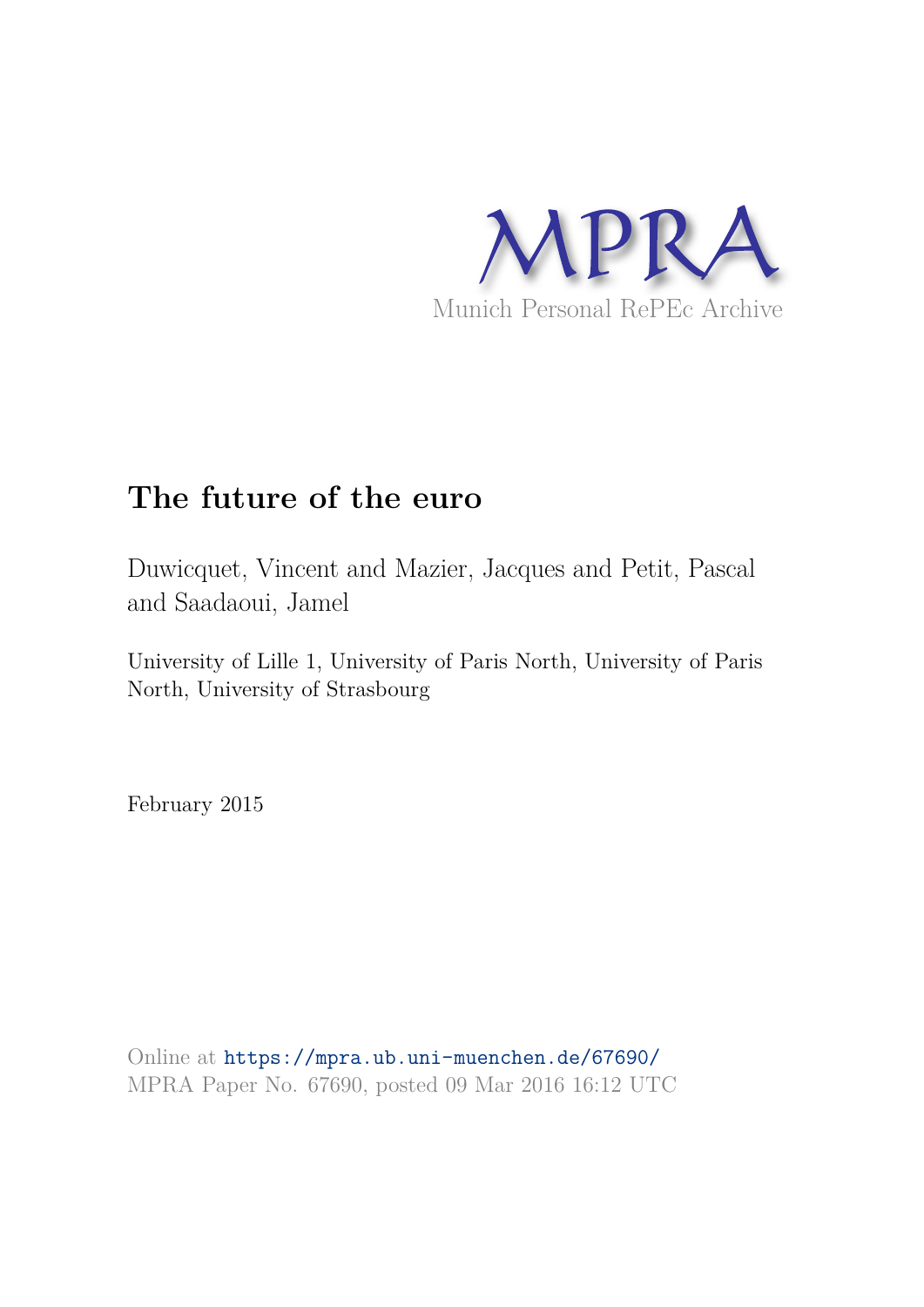## **The Future of the Euro**

*Book Chapter in "The Economic Crisis in Social and Institutional Context: Theories, Policies and Exit Strategies" (Editors S. Fadda and P. Tridico), Routledge Advances in Heterodox Economics, 2015.* 

Vincent Duwicquet, CLERSE-CNRS, University of Lille 1;

Jacques Mazier, CEPN-CNRS, University of Paris-XIII;

Pascal Petit, CEPN-CNRS, University of Paris-XIII;

Jamel Saadaoui, BETA-CNRS, University of Strasbourg.

## **1. Introduction**

The euro crisis illustrates the deficiencies of adjustment mechanisms in a monetary union characterized by a large heterogeneity. Exchange rate adjustments being impossible, few alternative mechanisms are available. Nevertheless, fiscal policy could play an active role. In a federal state like the USA its stabilization coefficient is around 20% (Italianer and Pisani-Ferry, 1992). But there is no equivalent in the European case. Well integrated capital markets, with portfolio diversification and intra-zone credit, have been proposed as a powerful adjustment mechanism by the "international risk sharing" approach. Intra-zone credit and capital income from international portfolio would have stabilization coefficients around 20-30% each (Asdrubali and Kim, 2004). These results have been used during the 2000 by proponents of liberal economic policies in the EU to promote deeper financial integration without having to develop a federal budget (European Commission, 2007; Trichet, 2007). However, the theoretical basis and the results appear highly questionable (Clévenot and Duwicquet, 2011). Consequently, relative wage and price flexibility are proposed in order to take place, at least partially, of exchange rate adjustments. Actually these mechanisms allow only a very slow and partial return to equilibrium with an important cost in terms of growth and employment and with large differences between countries, due to huge structural specificities. They are more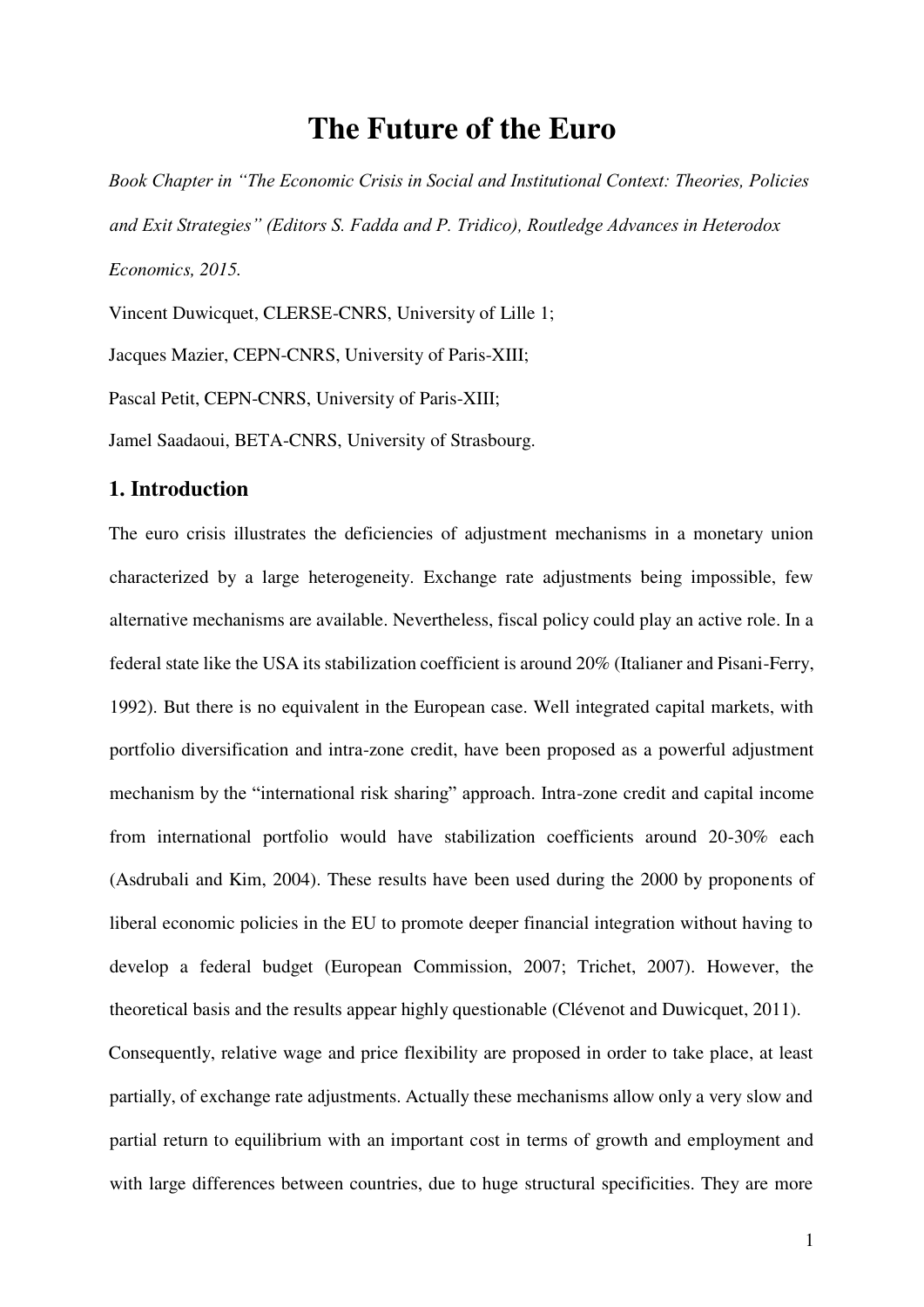inefficient when they are implemented simultaneously in interdependent countries, as it is the case in the eurozone, especially in the Southern European countries (Mazier and Saglio, 2008). This situation reflects a simple diagnosis. At the level of the whole eurozone, the current account is close to equilibrium and the fiscal deficit is smaller than in many other OECD countries. The euro is close to its equilibrium parity. But intra-European imbalances are huge. The euro is strongly overvalued for Southern European countries, France included, and largely undervalued for Northern European countries, especially Germany (Jeong *et al.*, 2010). These overvaluations slow growth and induce fiscal and current deficits in the South while undervaluations boost growth in the North via exports, especially towards the rest of the eurozone, and deficits are reduced. This situation is equivalent to implicit positive transfers in favor on the North and negative transfers at the detriment of the South, which are largely ignored in the public debate.

The paper is organized as follow. In a first part, we give a new evaluation of these exchange rate misalignments inside the euro zone, using a FEER approach, and we discuss the structural character of these misalignments. In a second part, we analyze the deadlock of the actual European institutional framework and propose two alternative exit strategies, a first step towards a fiscal federalism or, on the opposite, a new monetary regime based on a multi-euros system.

## **2. Intra-European exchange rates misalignments**

## **2.1. A structural heterogeneity**

Since the beginning of the 2000s, we observe a surge of current account imbalances inside the Euro zone in spite of a rather balanced current account for the whole area. On the one side, Northern European countries have accumulated huge current account surpluses and on the other side, Southern European countries have run important current account deficits. These evolutions reflect, at least partially, the increasing heterogeneity of exchange rate misalignments inside the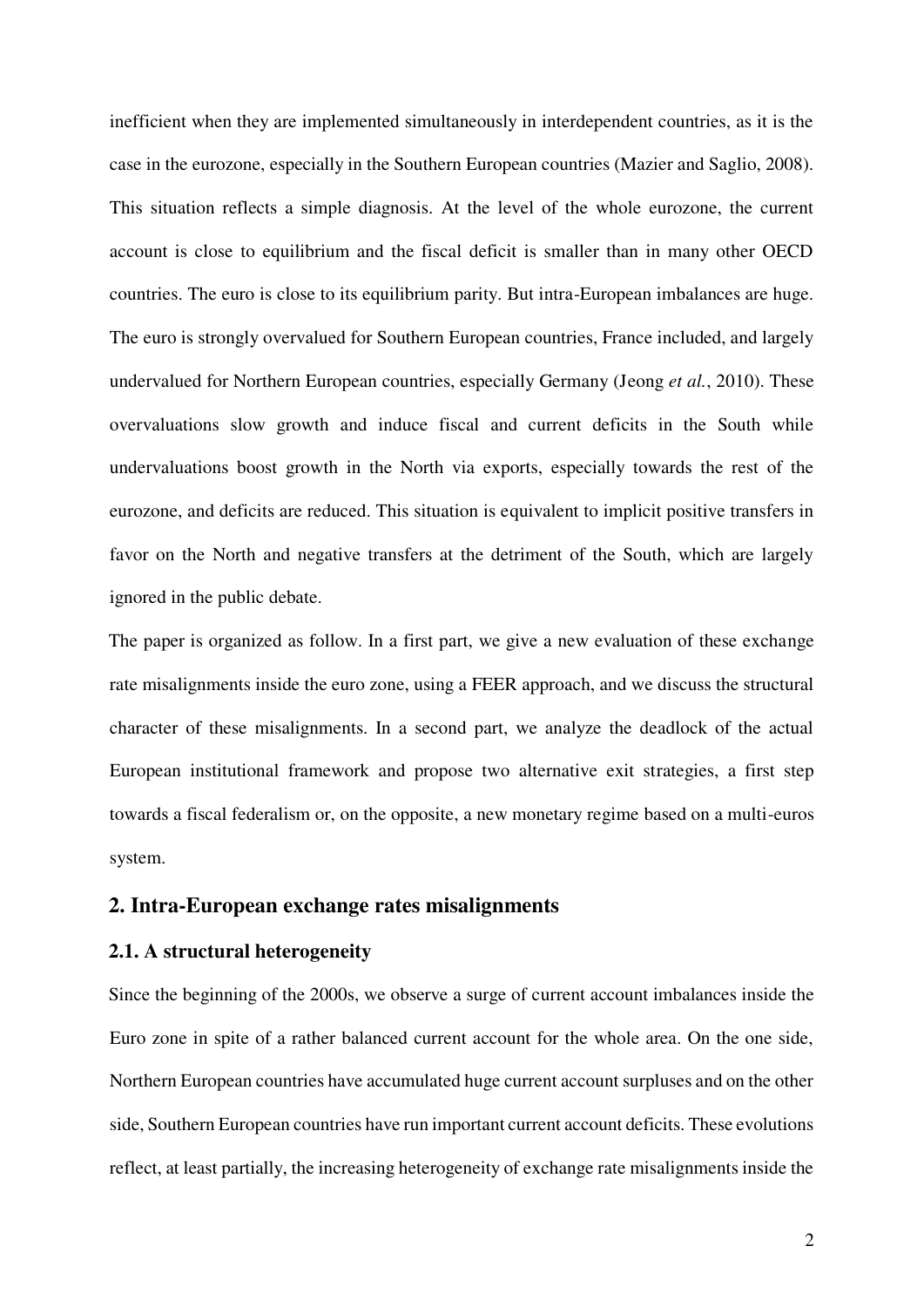Euro zone. After 2009, current account deficits of Southern European countries have been reduced because of restrictive policies and internal devaluations. In this section, we give new estimations of Fundamental Equilibrium Exchange Rates (FEERs) based on the methodology introduced by Williamson (1983) for ten European countries over the period 1994-2012 (see table 1). The FEER is defined as the exchange rate prevailing when the economy simultaneously reaches the external equilibrium and the internal equilibrium for all the trading partners. This measure was derived from a standard world trade model in which all the variables are endogenous except the external equilibrium (sustainable current account) and the internal equilibrium (full utilization of the productive potential). The external equilibrium is estimated with panel regression techniques. The internal equilibrium is reached when the output gap is closed (see Jeong et al. (2010) for further details). In this new estimation the underlying current account is obtained by taking into account the delayed effects of past exchange rate variations (in *t-1* and *t-2*), as it was done in the previous estimations, but also the effects of domestic output gap on imports and foreign output gap on exports, as it has been proposed by Bayoumi and Faruqee (1998). This second correction is more significant in the present period due to the size of the output gaps since 2008.

Since the early 2000s, we have assisted to a sharp increase of the heterogeneity of misalignments in the Euro zone (table 1) with a split within the euro zone between some countries increasingly undervalued (like Germany, Austria, Netherlands and Finland) and others increasingly overvalued (like Greece, Portugal, Spain and France). On average between 2005 and 2010, Germany, Austria, Netherlands and Finland have been undervalued by 13% while Greece, Portugal, Spain and France have been overvalued by 23%. These intra-European exchange rate misalignments reflect a strong structural heterogeneity between European countries at almost all the levels (nature of the international specialization, size and productivity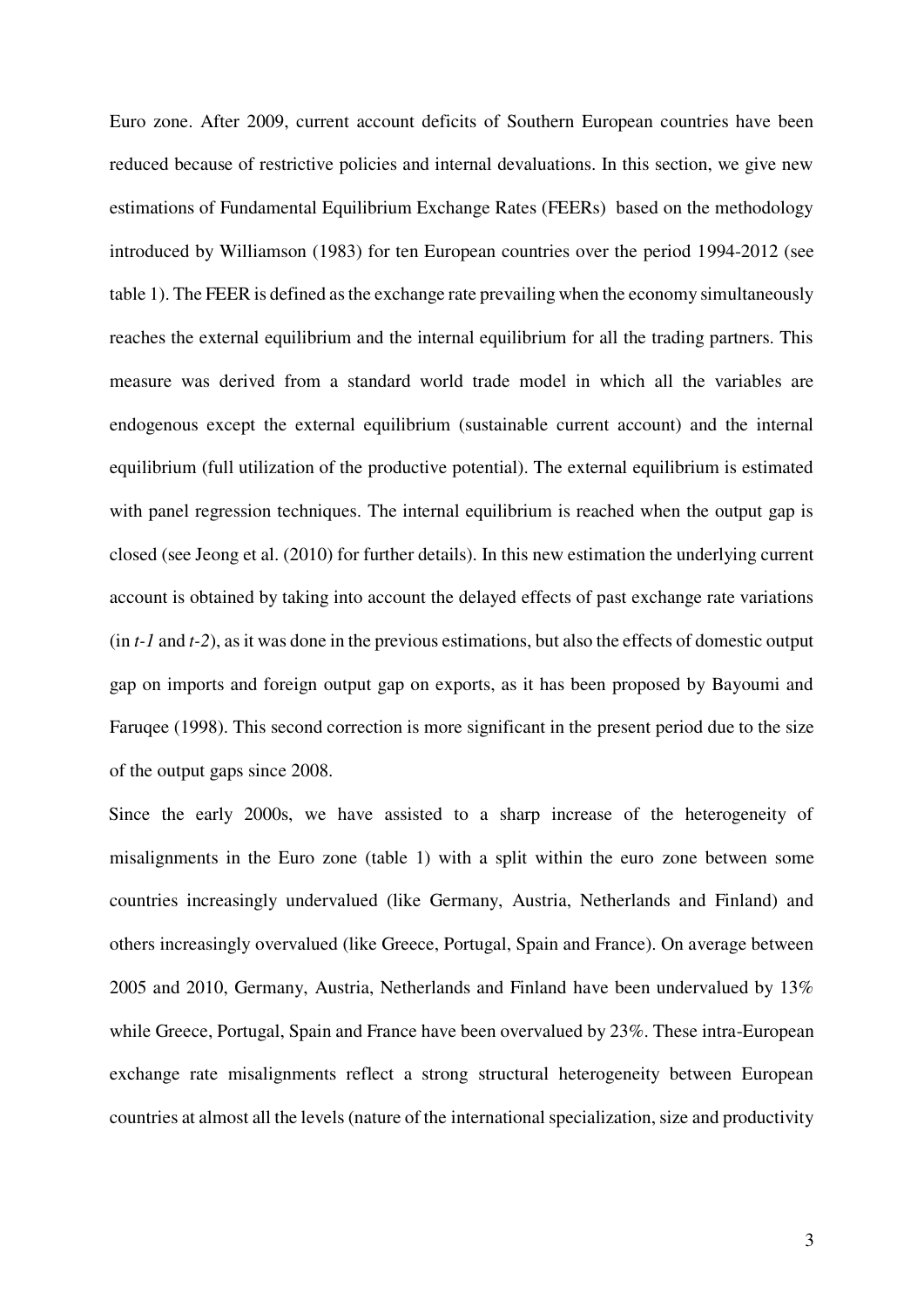of the firms, R&D effort, and qualification of the labor force). They are at the heart of the current problems of the Euro zone.

|      | EU     | <b>FRA</b> | <b>GER</b> | <b>ITA</b> | <b>SPA</b> | <b>AUT</b> | <b>FIN</b> | <b>IRL</b> | <b>NLD</b> | <b>PRT</b> | <b>GRC</b> |
|------|--------|------------|------------|------------|------------|------------|------------|------------|------------|------------|------------|
| 1994 | $-3.4$ | 3.1        | $-10.5$    | 9.2        | 0.6        | $-3.1$     | $-1.7$     | 3.8        | 0.8        | 4.3        | 13.9       |
| 1995 | 1.2    | 1.4        | $-9.4$     | 11.2       | 8.8        | $-8.3$     | 7.2        | 3.8        | 0.8        | 7.0        | 1.3        |
| 1996 | 4.2    | 3.9        | $-4.8$     | 9.4        | $-4.6$     | $-9.2$     | 9.3        | 0.8        | 0.4        | $-11.3$    | $-12.5$    |
| 1997 | 3.5    | 15.2       | $-3.2$     | 8.2        | $-0.8$     | $-8.8$     | 16.9       | 0.6        | 1.8        | $-19.3$    | $-12.7$    |
| 1998 | 0.6    | 15.4       | $-5.2$     | 5.1        | $-1.4$     | $-3.5$     | 17.4       | $-0.8$     | $-2.2$     | $-18.5$    | $-8.4$     |
| 1999 | 2.0    | 19.5       | $-8.1$     | 1.8        | $-6.9$     | $-2.9$     | 17.6       | 0.4        | $-0.7$     | $-23.7$    | $-17.8$    |
| 2000 | 0.1    | 7.4        | $-8.4$     | $-0.7$     | $-10.0$    | 1.1        | 21.4       | $-2.2$     | $-3.7$     | $-28.7$    | $-25.2$    |
| 2001 | 6.9    | 7.6        | $-3.5$     | $-1.2$     | $-13.0$    | $-3.5$     | 22.2       | $-5.4$     | $-6.4$     | $-34.3$    | $-24.3$    |
| 2002 | 6.6    | 2.4        | 3.5        | $-4.2$     | $-12.9$    | 9.8        | 23.0       | $-6.2$     | $-8.2$     | $-27.4$    | $-22.4$    |
| 2003 | 2.2    | $-3.0$     | 2.2        | $-6.9$     | $-13.6$    | 2.9        | 12.0       | $-6.8$     | $-3.0$     | $-23.8$    | $-11.8$    |
| 2004 | 6.6    | $-5.7$     | 9.0        | $-1.9$     | $-22.0$    | 1.2        | 12.7       | $-7.2$     | $-1.1$     | $-33.8$    | 1.0        |
| 2005 | 1.8    | $-11.2$    | 11.6       | $-1.2$     | $-30.7$    | 3.8        | 5.5        | $-7.3$     | 1.6        | $-44.2$    | $-4.6$     |
| 2006 | 0.3    | $-8.8$     | 16.5       | $-0.7$     | $-34.0$    | 7.9        | 9.4        | $-5.1$     | 6.1        | $-42.5$    | $-5.1$     |
| 2007 | 0.1    | $-12.8$    | 18.4       | $-0.3$     | $-42.0$    | 10.4       | 11.5       | $-11.1$    | 3.1        | $-33.8$    | $-7.4$     |
| 2008 | $-2.6$ | $-19.8$    | 14.3       | $-5.7$     | $-46.7$    | 12.6       | 4.5        | $-14.1$    | 0.0        | $-45.9$    | $-10.1$    |
| 2009 | 0.6    | $-11.6$    | 16.3       | $-2.0$     | $-21.4$    | 7.2        | $-0.4$     | $-2.5$     | 2.1        | $-35.4$    | $-0.4$     |
| 2010 | 1.6    | $-8.9$     | 20.2       | $-3.2$     | $-21.5$    | 9.8        | 3.4        | 8.1        | 8.4        | $-26.8$    | $-11.5$    |
| 2011 | 8.2    | $-15.4$    | 16.9       | $-4.1$     | $-19.5$    | 6.9        | $-7.3$     | 3.9        | 6.6        | $-22.1$    | $-46.2$    |
| 2012 | 14.1   | $-14.1$    | 19.9       | 4.3        | $-1.3$     | 7.8        | $-5.2$     | 13.0       | 7.1        | 2.7        | $-15.9$    |

**Table 1: Misalignments in real effective terms (in %)** 

Note: Forecasts for 2012 based on IMF WEO October 2013; See Jeong *et al.* (2010) for a complete description of the model of world trade and the methodology used to compute ERMs. Source: authors' calculations. A positive (negative) number indicates an undervaluation (overvaluation) expressed in percent of the observed value.

However, since the beginning of the euro zone crisis in 2010, a reduction of misalignments is observed for most of the Southern European countries. Irish, Spanish, Italian and even Portuguese euros seem no more overvalued in 2012. But Greek and French euros remain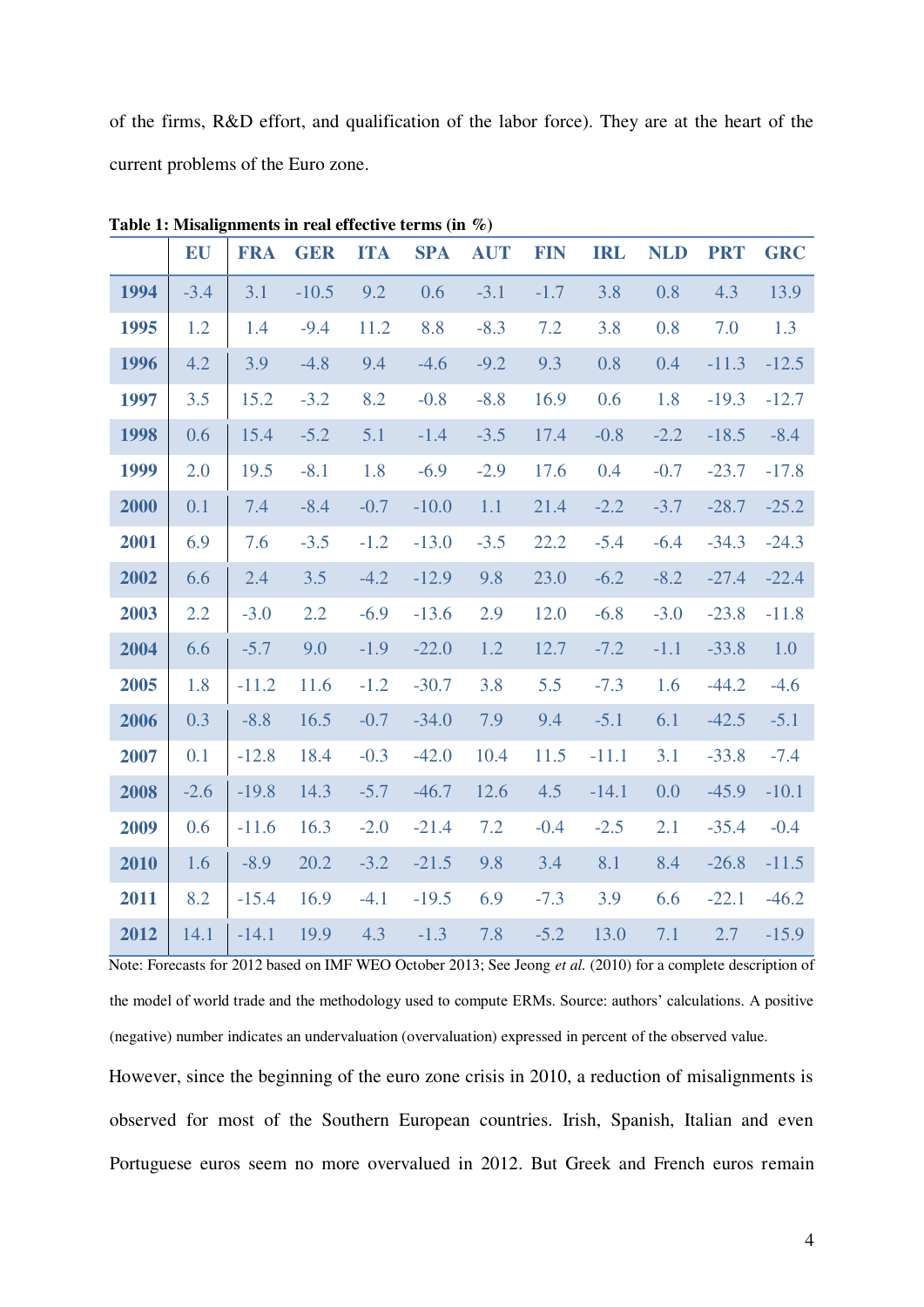overvalued around 15% and German euro undervalued around 20%. These movements have been mainly driven by large real effective devaluations in Ireland, Spain, Portugal and Greece, as shown in figure 1 with the evolutions of the relative unit labor cost (ULC), i.e. real effective exchange rates based on ULC. These politics of internal devaluation are very painful and has led to a deep recession in Greece, as in other Southern European countries, with a reduction of current deficits mainly due to the shrink of imports, but with limited improvement of public finance.



**Figure 1: REERs based on unit labor cost (relative ULC)** 

Source: authors' calculations based on European Commission data, basis 100 in 2000.

These evolutions can be analyzed in more details using other indicators of real effective exchange rates based on nominal unit wage cost (figure 2) and export price deflator (figure 3). In spite of large wage cut adjustment in Greece, the Greek euro remains overvalued and the export price competitiveness very deteriorated. This implies that the Greek export firms have used the wage cuts mainly to increase their margins without improving their price competitiveness. To a less extent the Portuguese and Spanish firms have implemented the same strategy, but with more success on the export shares for Spain, which can be explained by non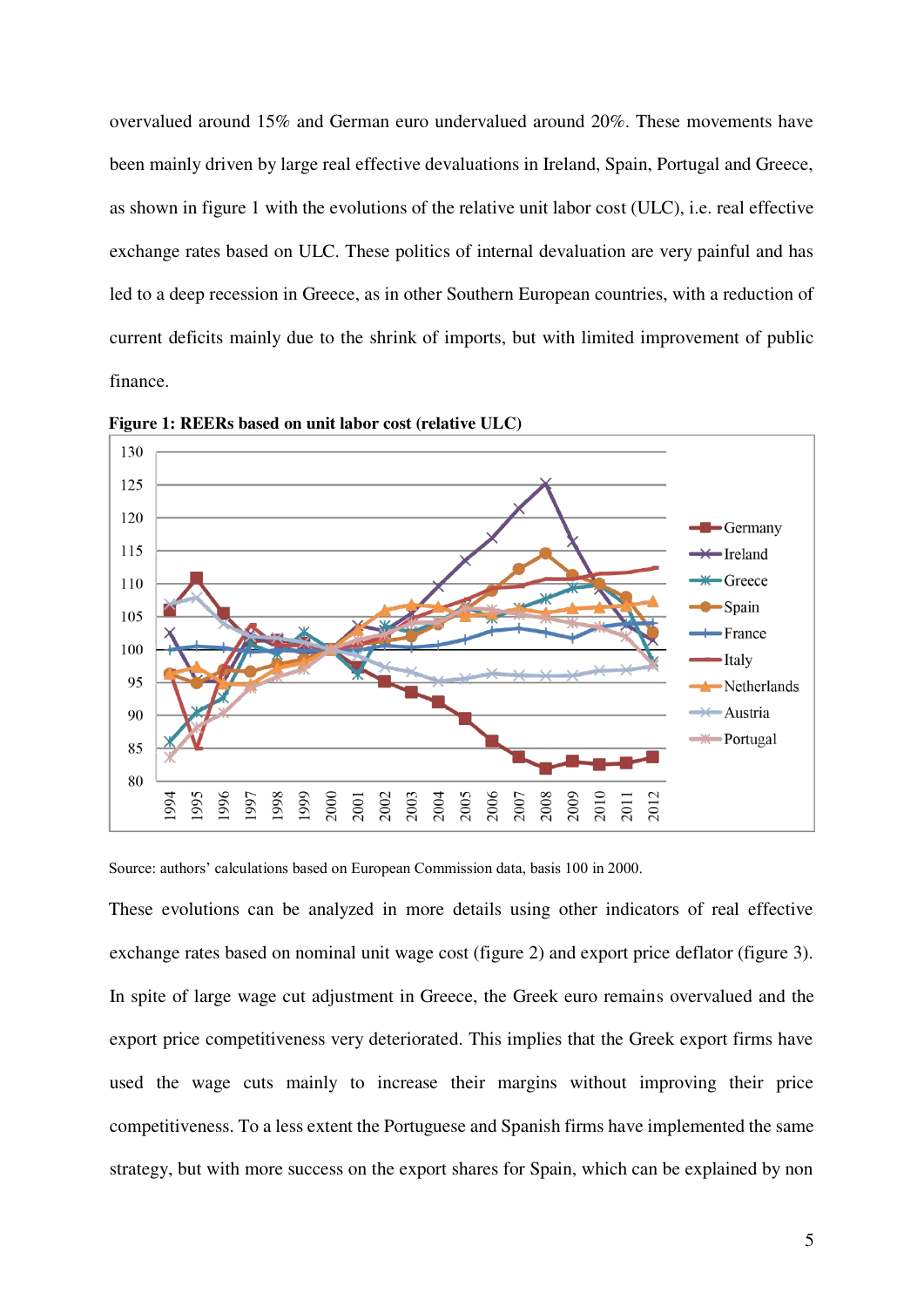price competitiveness factors. On the opposite wage and employment adjustments have been very large in Ireland and have been accompanied by an improvement of export price competitiveness which is reflected in a slight undervaluation. Italy has faced a drift of its relative ULC and export price competitiveness without any attempt to adjust it in the recent period. The limited overvaluation of the Italian euro reflects non price competitiveness factors. Apart the French case which will be analyzed more in detail below, Germany is the last country to examine. From 2000 to 2008 sharp wage and productivity adjustments have led to a large reduction of the German relative unit labor cost which has been preserved during the crisis. Export price competitiveness has also been improved, although to a lesser extent than the relative ULC which has allowed a consolidation of the export margin of the German firms.



**Figure 2: REERs based on unit wage cost (relative unit wage cost)** 

Source: authors' calculations based on European Commission data, basis 100 in 2000.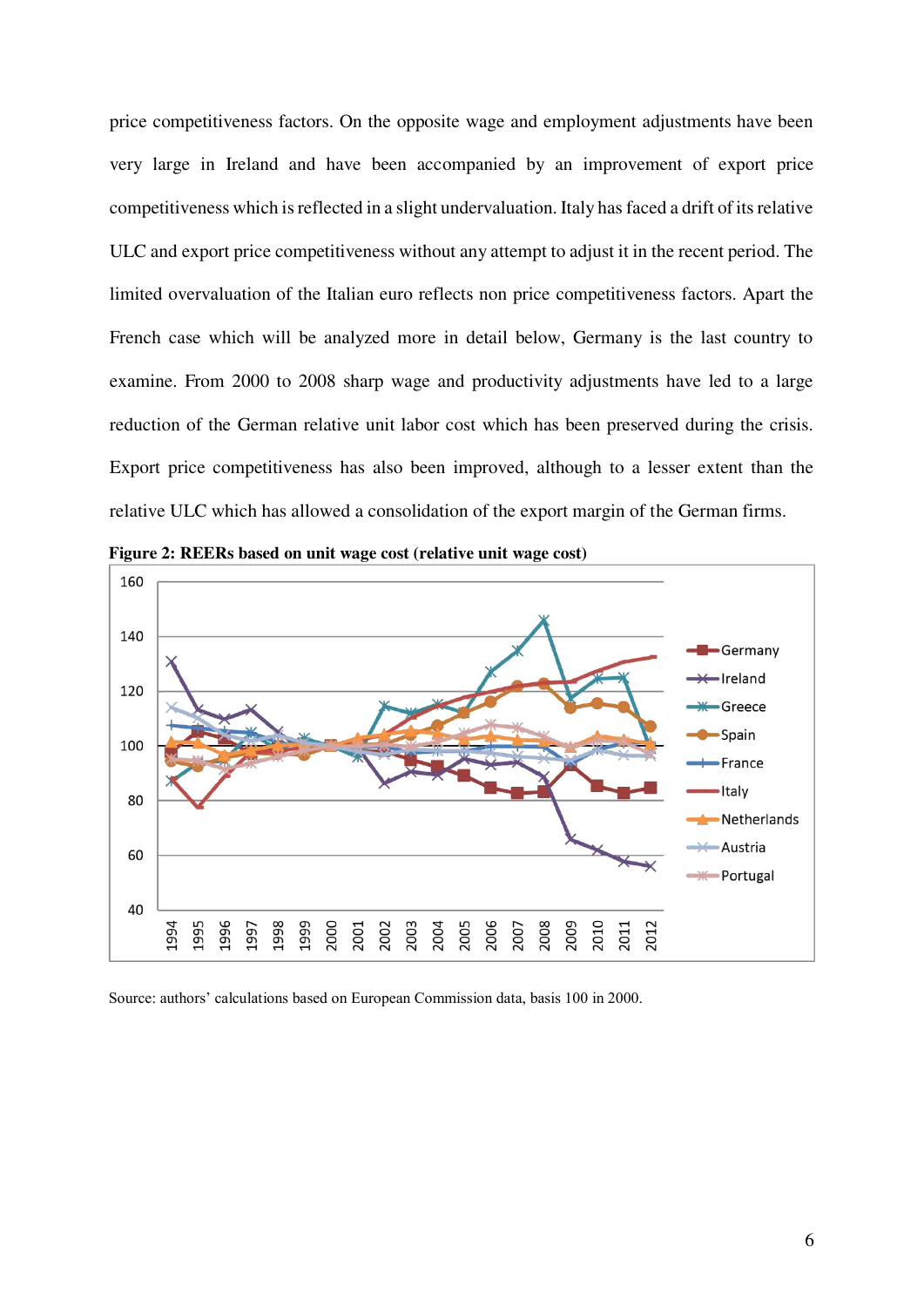

**Figure 3: REERs based on export price deflator (export price competitiveness)** 

Source: authors' calculations based on European Commission data, basis 100 in 2000.

The French case is interesting. French relative ULC and unit wage cost have followed an intermediate path without large drift, but without cost adjustments. Facing this evolution, export margins have been regularly reduced to preserve, and even improve, export price competitiveness. This has not been sufficient to avoid an increasing overvaluation of the French euro, due to the weakness of non price competitiveness.

Another way to illustrate these issues is to compare two estimations of the relative ULC, one measured in level using purchasing power parity (RULC), the other measured with the equilibrium exchange rate (FEER) and corresponding to an equilibrium value of the ULC (RULC\*). These indicators have been estimated for France and Germany (figure 4). They show that the French RULC has remained during almost thirty years close to one, i.e. that the French unit labor cost was in level close to the ULC of the main partners. In that sense it could be said that there was no problem of cost competitiveness, in spite of a slight drift during the 2000s.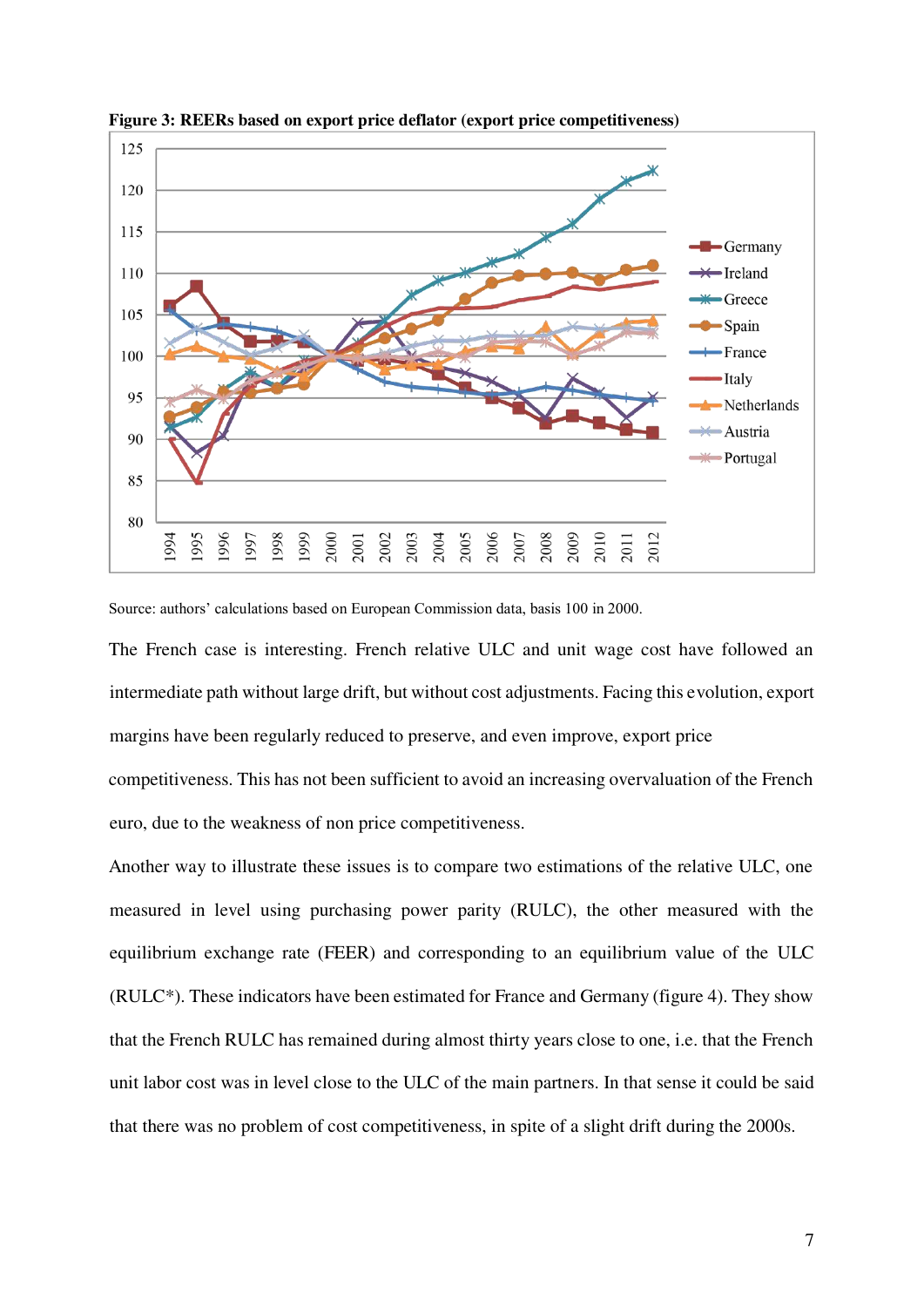

**Figure 4: Level (RULC) and equilibrium relative unit labor cost (RULC\*)** 

A more precise analysis leads to a different diagnosis. At the end of the 2000s the French RULC was very close to the German one, in contrast with what was observed during the 1990s when the German RULC was quite higher than the French one. The French firms had at that time a cost advantage in contrast with the German firms which suffered of a cost disadvantage. It helped the French firms to survive and compensate their insufficiency in matter of non price competitiveness while the German firms partly compensated their cost disadvantage by non price competitiveness advantage. Consequently, the overvaluation of the deutschmark (changed in German euro in 1999) remained limited. At the end of the 1990s the French RULC was under its equilibrium value, which illustrated the undervaluation of the Franc (changed in French euro in 1999). During the 1980s and 1990s the equilibrium value of the French ULC has appreciated progressively, which was reflecting some effort to re-structure the manufacturing sector, but also the declining position of our main competitor, the German economy which was engaged during the 1990s in a painful reunification.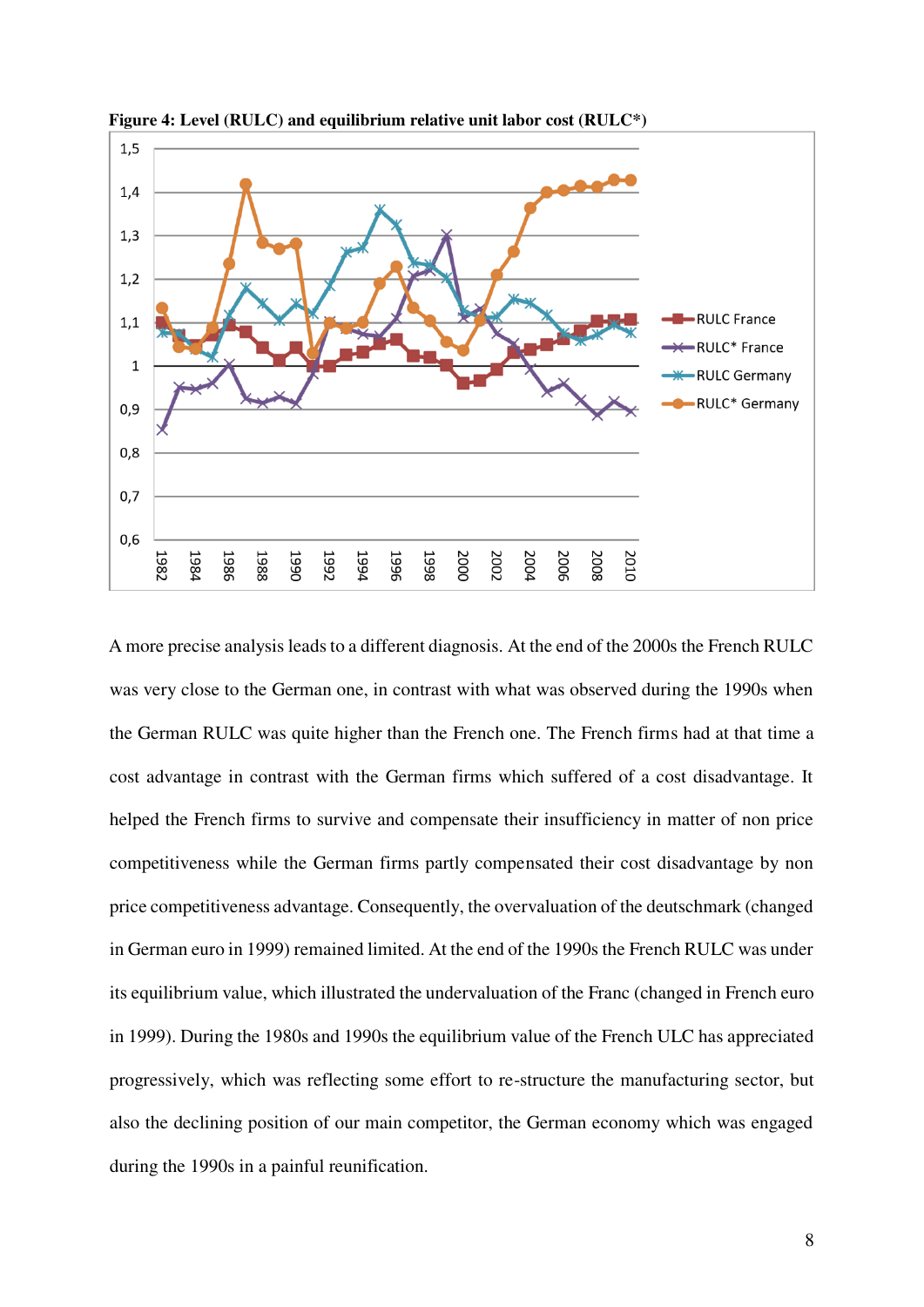During the 2000s the reverse has been complete. The German equilibrium (RULC\*) has appreciated, thanks to industrial restructuration (mainly with delocalization in Eastern Europe) and cost adjustments, which has led to a large undervaluation of the German euro. In sharp contrast, the French equilibrium (RULC\*) has experienced a depreciation because of a deindustrialization process and declining investment and R&D. Without cost adjustments, as it has been seen, and, in spite of the reduction of the export margins, a structural overvaluation of the French euro has appeared.

The French economy is clearly in an impasse. There are three alternative issues. Like in other Southern European countries, cost adjustments through wage cut and productivity gains could be used. But the social cost is high, their efficiency is limited, they are a long lasting process, they will perpetuate the recession in France and in other European countries. They are not in the agenda of the present government.

The parity of the euro franc could be depreciated. This would mean a complete change in the European monetary regime, which is not impossible but raises many problems<sup>1</sup>. It is not also in the agenda of the present government.

The third solution, which has been adopted, is the "employment-competitiveness credit tax" (20 billion of euros, around 1% of GDP) followed by the "responsibility pact" in January 2014 (10 billions more of reduction of social contributions). Costs are reduced through tax cuts. This raises, at least, two questions. The target is not clear. If it is improving the competitiveness, the measure is not well calibrated as all the firms, including those of the non tradable sector like banks and retailers can benefit of the tax cuts. Consequently, the transfer in favor of the tradable sector is too limited, compared with the cost disadvantage which prevails actually. A larger transfer would be necessary but could not be supported by the public finance. If the target is to

 $\overline{a}$ 

<sup>&</sup>lt;sup>1</sup> This is discussed in other papers (Mazier, 2013; Mazier and Valdecantos, 2014).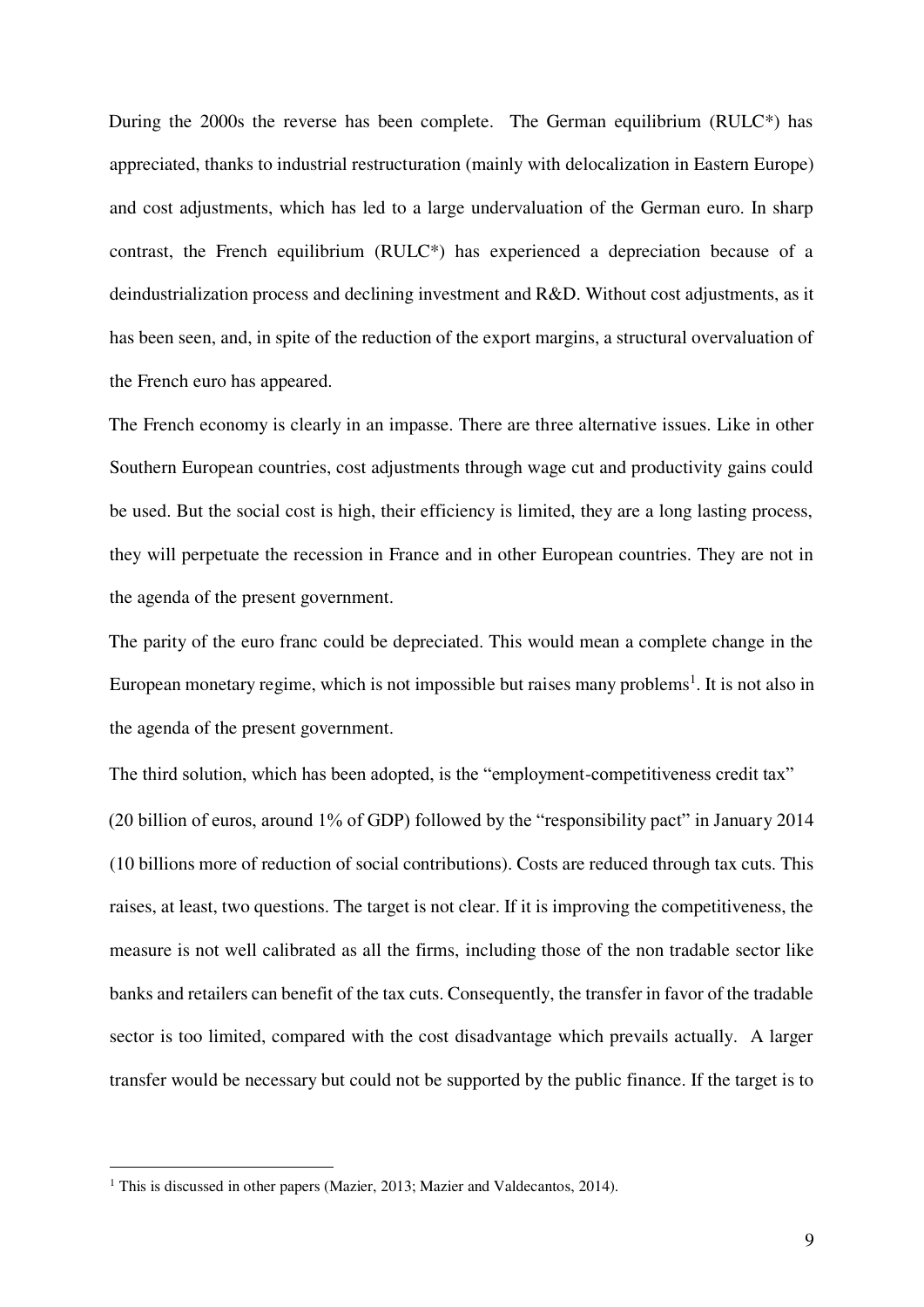improve employment, as it seems to be more the case with the "responsibility pact", the past experiences show that efficiency is not warranted and the problem of cost-competitiveness, which cannot be ignored, is not solved. The government is aware of these limits and has completed his "tools box" by re-launching industrial policy measures (major industrial projects, innovation policy, etc) to improve non-price competitiveness. This is welcome but takes time (around 10 years) to be operational.

The risk is therefore that any target can be reached. The competitiveness problem will remain and financing the current deficit might become more difficult. Tax reduction could have a limited impact on employment, all the more as the profit margins have been reduced during the crisis, especially for the export sector. The financing of the tax reduction will imply public expenditures cuts with a negative impact on activity. The more likely will be a long lasting period of stagnation.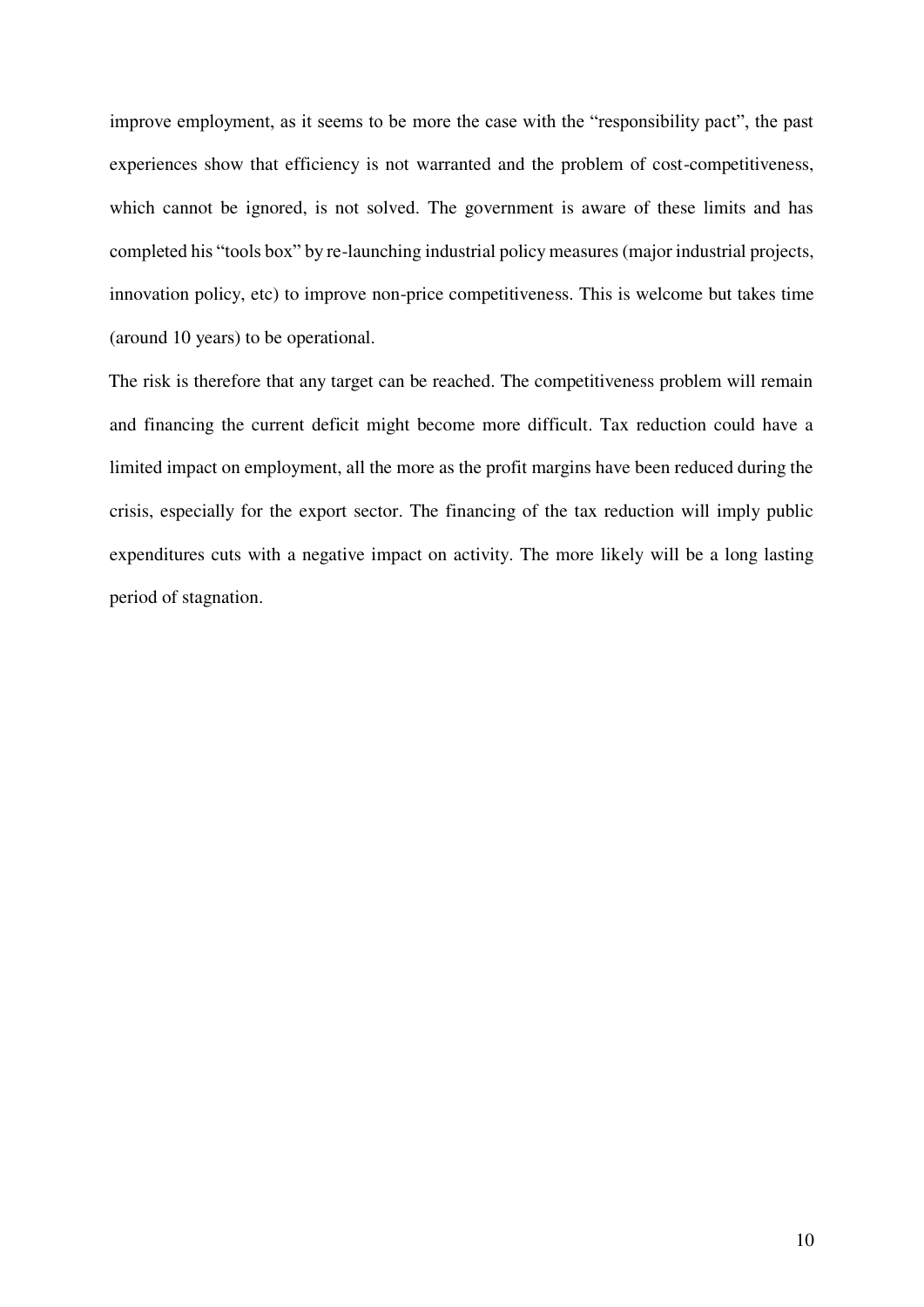#### **2.2. Divergence of ERM inside the euro area**

In other approaches of equilibrium exchange rate like the Behavioral Equilibrium Exchange Rate approach (BEER), the misalignments are necessarily stationary on the studied period. They correspond to residuals of a long run relationship between the real effective exchange rates and its long term determinants. Thus the misalignment is stationary, by definition. In the case of European countries during the period 1982-2011, the hypothesis of exchange rates on average in equilibrium on the studied period (i.e. the misalignment is stationary) seems to be unrealistic since these countries have experienced diverging path concerning their competitiveness, as evidenced by the evolution of current account imbalances (figure 1).

In the long run and at the world level, the FEERs and the REERs are integrated and cointegrated. In other words, the misalignments are stationary for a large panel of industrialized and emerging countries over the period 1982 to 2007 (Saadaoui, 2011). Nevertheless for European countries over the period 1982 to 2011, it seems highly doubtful that the misalignments have been stationary.

In table 2, we implement panel unit root tests proposed by Carrion-i-Silvestre *et al.* (2005) on the series of misalignments of eight European countries over the period 1982 to 2011. These third generation panel unit root tests take into account structural breaks. The tests give clear cut results. We reject the null of stationarity at the 1% level. The intra-European ERM are not stationary over the period 1982 to 2011.

In order to impose any value on the cointegrating vector, we also implement panel cointegration tests proposed by Westerlund (2008). These tests allow for cross-sectional dependence and eventually stationary regressors. In table 3, we can see that we cannot reject null of noncointegration at the 1% level in all tests. The REERs and FEERs are not cointegrated. These results are in line with those of Duwicquet *et al.* (2013) and reflect unsustainable evolutions of competitiveness in the eurozone over the studied period.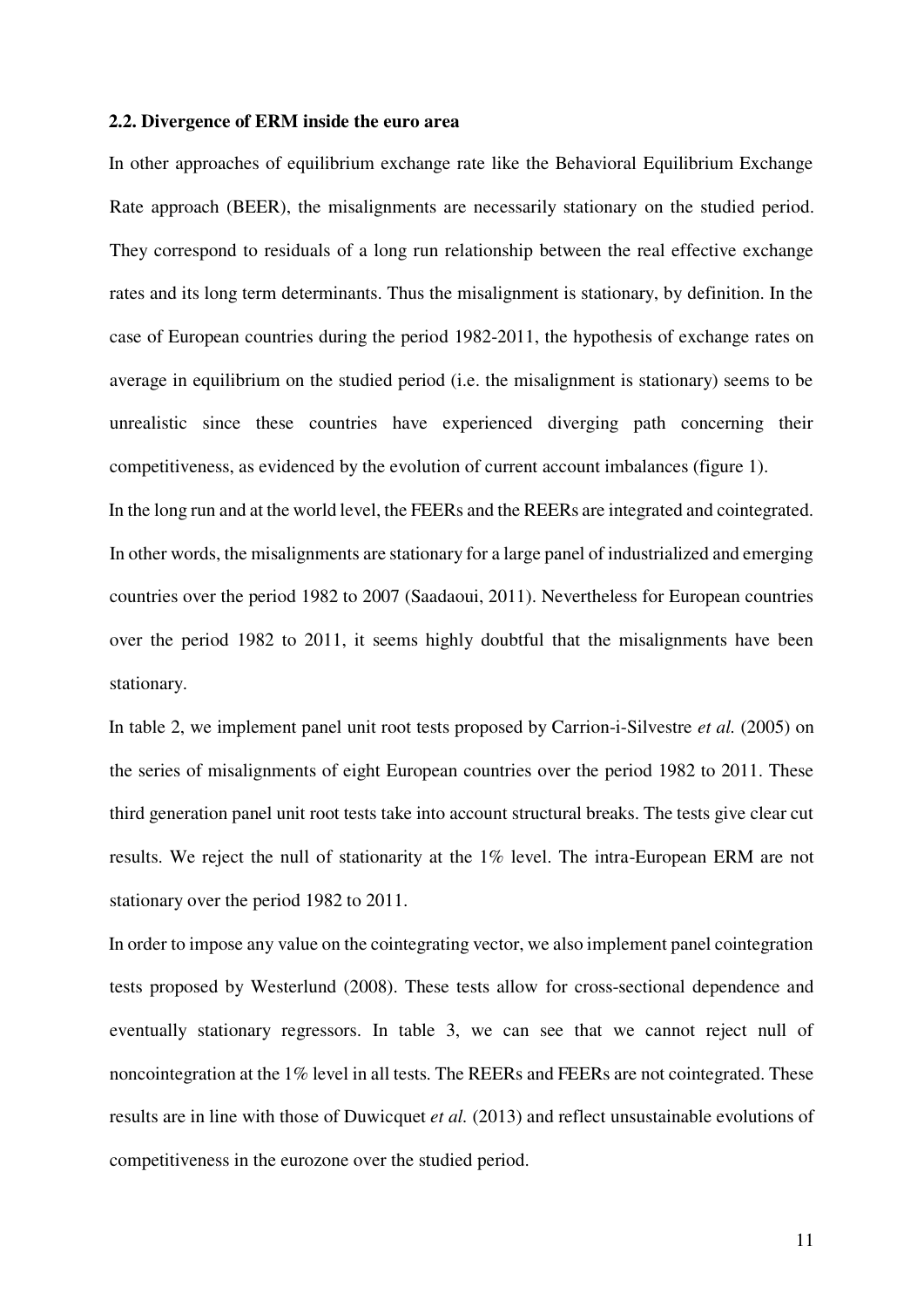| Country                       | <b>Break dates</b> |      |  |  |  |
|-------------------------------|--------------------|------|--|--|--|
| <b>FRA</b>                    | 1996               |      |  |  |  |
| <b>GER</b>                    | 1990               | 2000 |  |  |  |
| <b>ITA</b>                    | 1992               |      |  |  |  |
| <b>SPA</b>                    | 1992               | 2006 |  |  |  |
| <b>FIN</b>                    | 1992               | 2002 |  |  |  |
| <b>IRL</b>                    | 1986               | 2006 |  |  |  |
| <b>NLD</b>                    | 1985               |      |  |  |  |
| <b>GRC</b>                    | 1990               |      |  |  |  |
|                               | Quadratic          |      |  |  |  |
|                               | Test (p-value)     |      |  |  |  |
| <b>Breaks (homogeneous)</b>   | 12.428 (0.000)     |      |  |  |  |
| <b>Breaks (heterogeneous)</b> | 20.657 (0.000)     |      |  |  |  |

**Table 2. Panel unit root test with structural breaks** 

Notes: The number of break points has been estimated using the LWZ information criteria allowing for a maximum of  $m<sub>max</sub> = 2$  structural breaks. The long-run variance is estimated using the Quadratic spectral kernel with automatic spectral window bandwidth selection as in Andrews (1991), Andrews and Monahan (1992) and Sul *et al.* (2003). We exclude Austria and Portugal in reason of missing observations. P-values in parentheses. Source: authors' calculations.

#### **Table 3. Panel cointegration tests**

| $D$ <i>Hg</i> | 1.565(0.058) |
|---------------|--------------|
| $D$ <i>Hp</i> | 1.813(0.034) |

Notes: All tests are based on an intercept and the Newey and West (1994) procedure for selecting the bandwidth order. In implementing the Durbin-Hausman tests, the maximum for the estimation of the number of common factors is set to 5. The p-values are based on the asymptotic normal distribution. P-values in parentheses. Source: authors' calculations.

#### **2.3. What about fundamental equilibrium exchange rates from a Post Keynesian**

#### **perspective?**

As pointed by Officer (2012), the Purchasing Parity Power (PPP) approach, introduced by Cassel (1918), is indeed a monetarist approach as changes in relative prices (a nominal variable) affect the nominal exchange rate but not the real exchange rate. In the long run, nominal variables do not affect real variables in this approach. Thus, we have a dichotomy between the real sphere and the monetary sphere.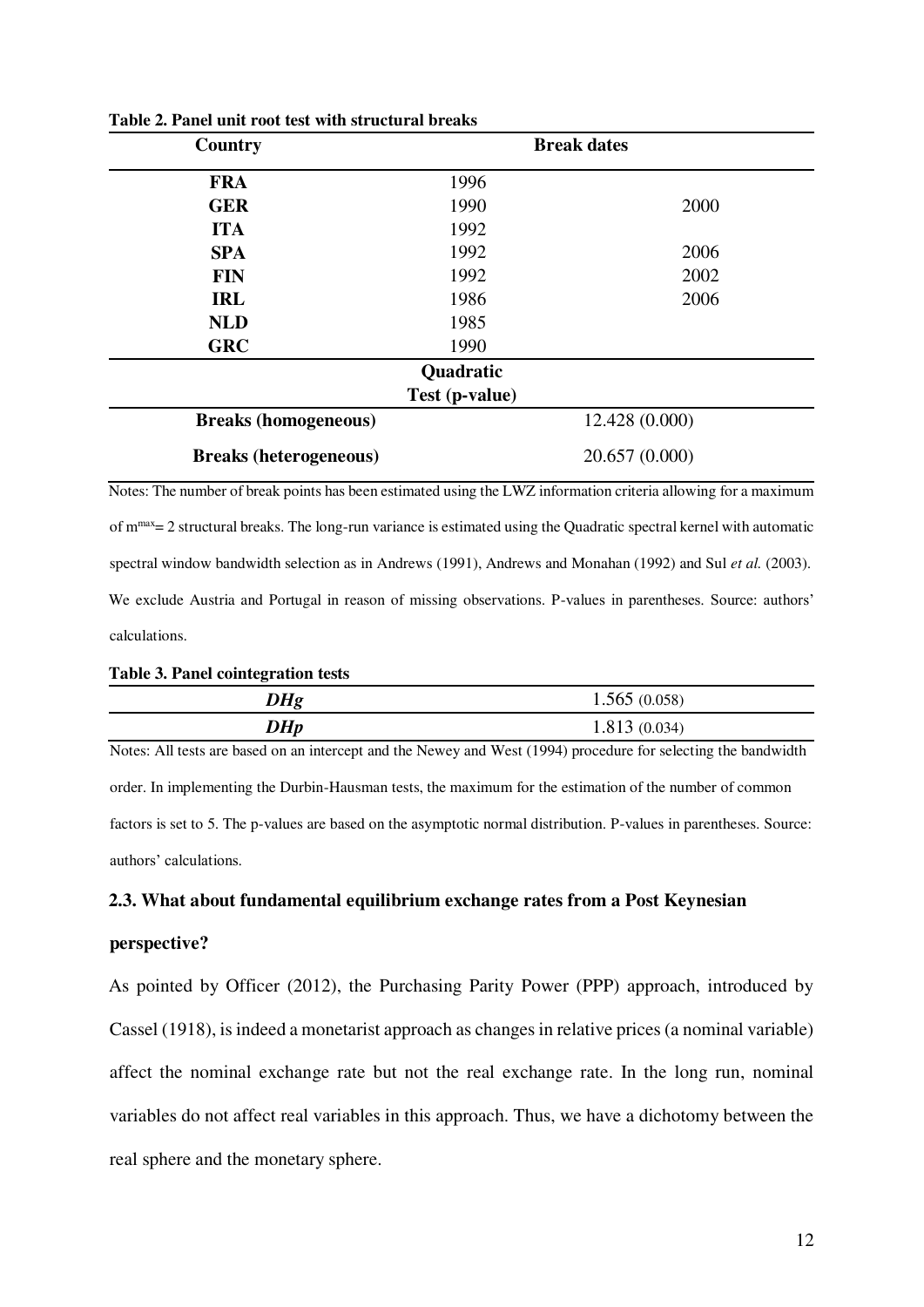We can classify the different approaches of equilibrium exchange rates thanks to the criteria of Officer (2012). Approaches in which real variables are not affected by nominal variables can be labelled as monetarist and approaches in which nominal variables affect persistently real variables can be regarded as non-monetarist.

In the case of the FEER approach, the current account expressed in nominal terms affect persistently the real effective exchange rate. An increasing current account deficit will induce downward pressures on the real effective exchange rate. Thus the FEER approach can be regarded as a non-monetarist approach.

Furthermore, Cline and Williamson (2012) indicates that the FEER approach may be characterized as "path dependent". An increasing depreciation will produce an undervalued currency only in the case where the fundamental rate does not observe a stronger depreciation. Path dependency can be defined in this way: the initial situation will affect the evolution of exchange rate misalignments in the following periods (Cline and Williamson, 2012).

In the light of the Post Keynesian tradition, the FEER approach has two important features. The FEER approach is non-monetarist (absence of dichotomy between the real sphere and the monetary sphere) and admits hysteresis (this approach requires any assumption on the stationarity of misalignments, the exchange rate can or cannot revert to its fundamental value as in Duwicquet et al. (2013)).

Davidson (2004) argues that the only analytical difference between Williamson's FEER and market fundamentalist is the speed of adjustment of the real exchange rate towards its fundamental value. According to Davidson, market forces are not able to reach this equilibrium rate. Our empirical results are in line with the point of Davidson. They indicate a huge divergence in the eurozone. Some countries are increasingly undervalued and other countries are increasingly overvalued. The case of the eurozone is very interesting as it illustrates in a very striking way the failure of market forces to reach the FEER.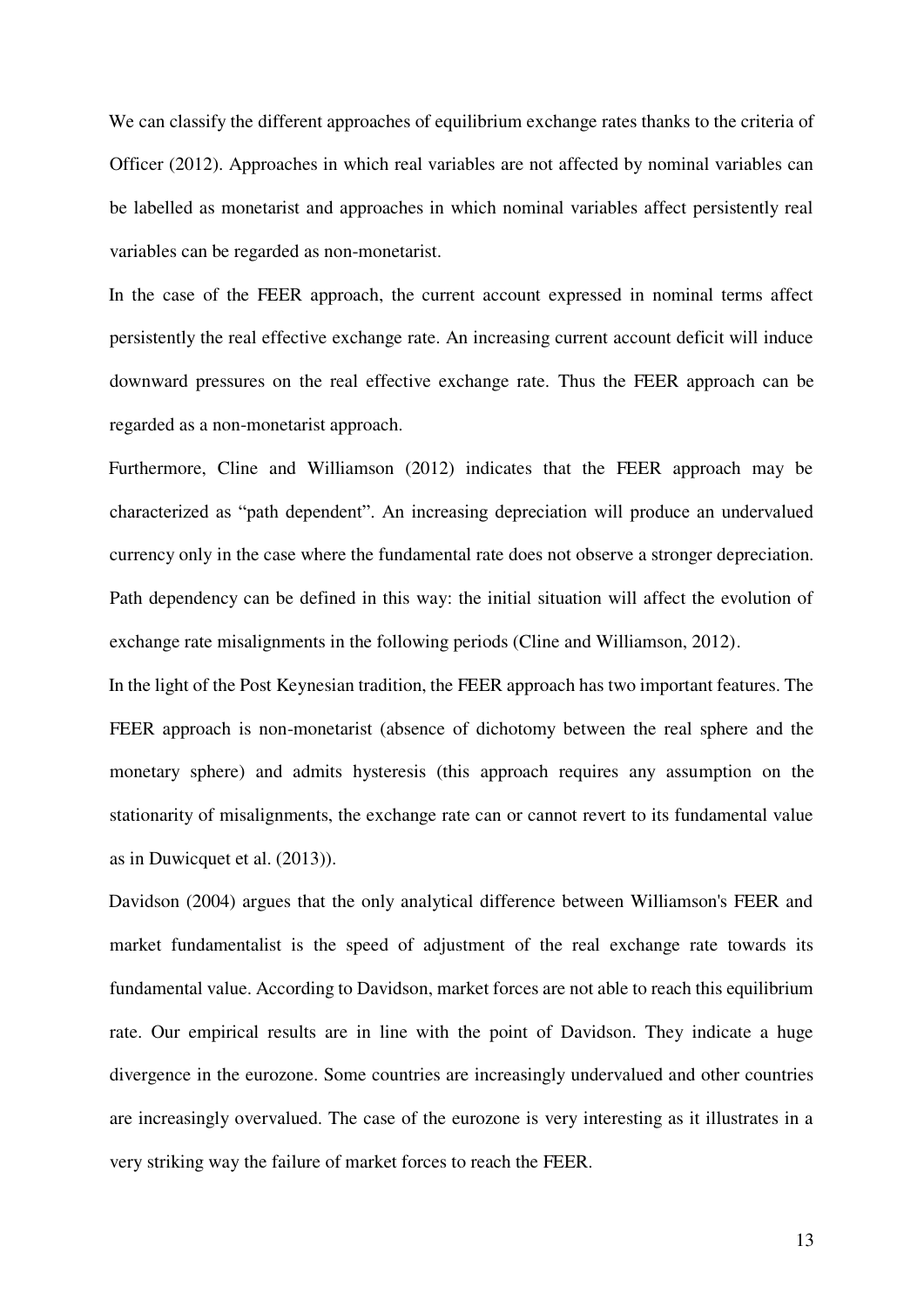As market forces are unable to reach FEERs, we need a new economic and financial architecture in the euro area (see Mazier and Petit (2013) for some new proposals) in order to help overvalued countries affected by mass unemployment and sluggish growth to achieve their external adjustments without putting a huge strain on aggregate demand in the eurozone.

## **3. Alternative exit strategies for the euro zone**

These exchange rate misalignments have important consequences for overvalued countries. They experienced a reduction of their growth rates and an increase of public and external deficits. Conversely, undervalued countries benefit of implicit advantages in terms of price competitiveness. These advantages allow to enhance growth performances and to reduce public and external deficits. These monetary misalignments imply a variation of relative costs in favor of Northern countries and at the detriment of Southern countries (at the end of the last decade, this variation of relative costs represent more than  $+5\%$  of GDP for France and Spain and about  $-12\%$  for Germany).

This deterioration in terms of cost competitiveness due to an overvaluation of the euro has been investigated in the case of the French economy in the Gallois report on competitiveness (2012). This report offers a quite complete description of difficulties faced by the French industry. Unfortunately, the government measure implemented to tackle these problems, a tax rebate for firms without any requirement, seems to underestimate the extent of the problem (this measure represents about 1% of French GDP whereas an effort of 5% of French GDP is required to offset the competitiveness loss induced by the overvaluation of the euro) and the nature of the problem (as the tradable sector is not specifically targeted). The "pacte de responsabilité" acted in January 2014 perpetuates the same kind of flawed strategy.

## **3.1. The European "pressure cooker"**

The eurozone is clearly in a deadlock. The strategy of European governments is based on two main pillars: firstly, a generalization of austerity programs to achieve internal devaluations and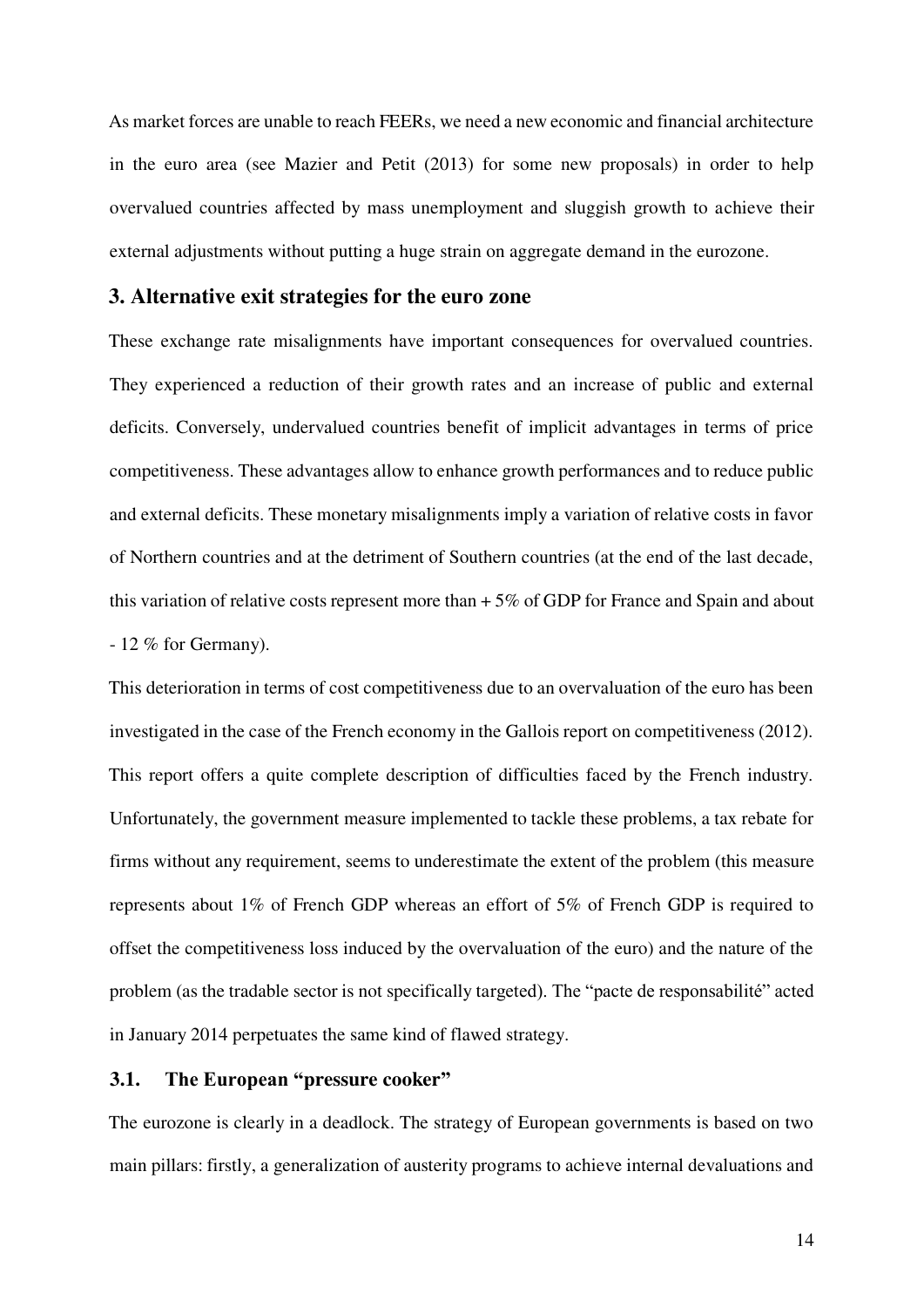reduce public deficits; secondly, the implementation, by successive steps and under the constraint, of a new financial architecture aimed at providing funds to countries which experience episodes of financial distress. This strategy is at best hazardous. Indeed, the economic slowdown produced by these measures, particularly in Southern countries, reduces public debt sustainability. This strategy can be understood only from the double perspective of the Northern countries and the "European elite" i.e. the dominant classes and the European technocracy. The first group has suffered from the economic slowdown in southern countries but has succeeded to stabilize growth and employment since the onset of the euro crisis. The second group uses the crisis context to promote more and more liberal reforms and reinforce its position.

The underlying idea that financial measures (eurobonds and debt mutualization, unlimited purchase of bonds by the ECB, European Stability Mechanism, and a larger role for the European Investment Bank) are sufficient to overcome the euro crisis, is not really convincing. An increase of intra-European credit to Southern countries from private banks of other countries in the eurozone, or from the European Investment Bank, or the European Stability Mechanism, or even the ECB, could be a way to ease the pressure on interest rates and to reduce the debt burden. This could allow a modest recovery which offsets partially the negative effects induced by the overvaluation of Southern countries. But this kind of measure does not solve the competitiveness problems of countries within the eurozone.

The euro crisis is deeply rooted in structural macroeconomic imbalances resulting from heterogeneity of eurozone economies and divergent evolutions since the beginning of the 2000s. Structural policies have to be implemented in order to increase non-price competitiveness of Southern countries (industrial policy, research, education, infrastructures). These policies are complex and their total effect can be measured only after an extended period of time. During this period, the public debt and external debt remain at high levels. In the current institutional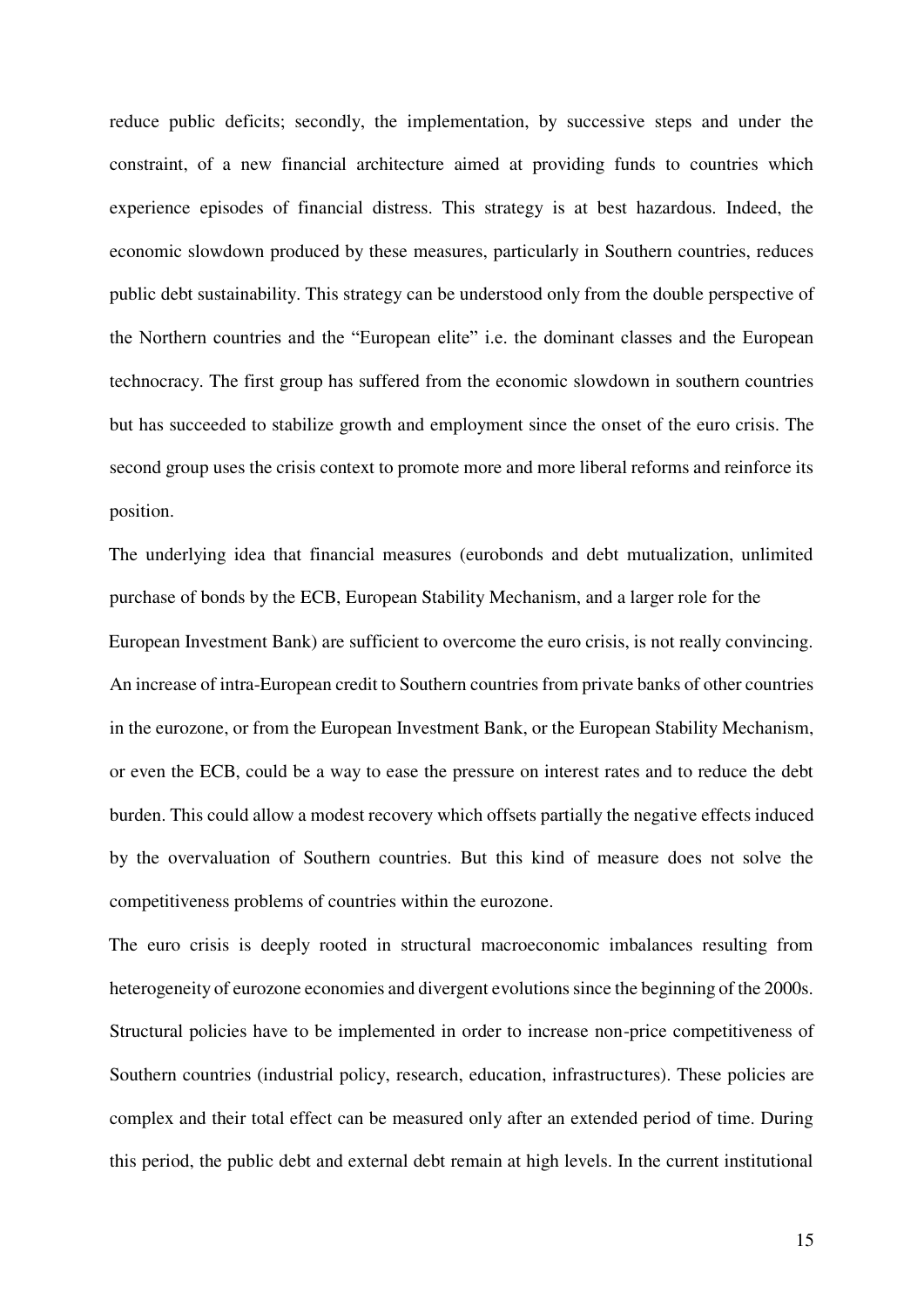background (explicitly in the European mechanism of stability in particular), this leads to a reinforcement or a perpetuation of restrictive budgetary policies, inconsistent with the structural policies aforementioned and which maintains economic stagnation.

Eurobonds could be seen as useful tools to implement more long run structural policies as public debts are pooled beyond a specific threshold, 60% of GDP for instance, where eurobonds are issued to finance national public debts. This scheme allows to transfer the burden of national debt to the supranational level and thus to avoid austerity programs. However, this kind of system requires a strong control of national public finance by the European authorities with the creation of a European Debt Agency. Northern countries fear that Southern countries would not use this new room for maneuver to improve their international specialization, but to implement laxist policies oriented towards domestic consumption and thus benefit of permanent financial support from more competitive countries. This is the main reason that explains the reluctance of Germany to use a scheme based on a massive issuance of Eurobonds.

In this context, a financial federalism is not sufficient. Even if these measures are useful, and sometimes necessary, they are not able to solve problems induced by the macroeconomic heterogeneity of the eurozone. Intra-zone credits bring only temporary relief. Transfers should be made between members of the eurozone to settle the problem. The debt restructuration of heavily indebted countries is one of the most prominent example of the above proposition. After the Greek partial default in July 2011, we still fear a new debt restructuration. This successive debt restructuration is viable only if the largest economies of the North of eurozone have to bail out the smallest economies. But the cost of bailing out largest economies would be too high. This shows the non-viability of this process.

In the short to medium run, we can fear a cumulative slowdown of economic growth in the eurozone. The risks of a persistent stagnation are now obvious with an increasing divergence between Northern and Southern countries of the eurozone.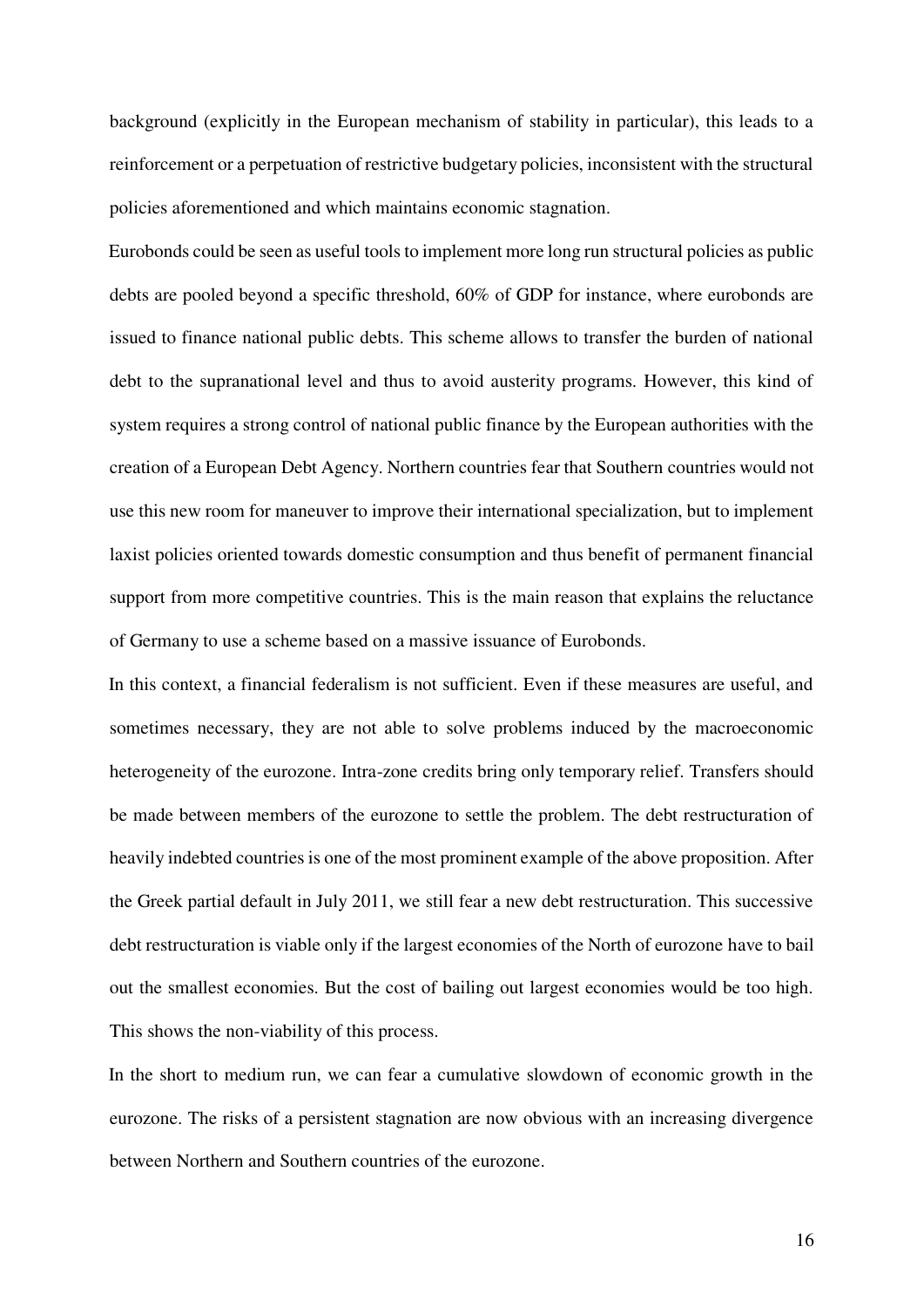In this context, a break-up of the eurozone cannot be excluded in an episode of financial distress where a Southern country would be forced to leave the euro to avoid social unrest. This breakup would have disastrous consequences as capital flights, cumulative devaluations and large disruption in the domestic banking system. A new systemic crisis could lead the eurozone into a new deep recession. In order to avoid such apocalyptic scenario, the ECB and Germany have a little bit reduced their constraint and will continue to do it, but without addressing the underlying problems faced by the eurozone.

## **Scenarios and simulations**

These scenarios, the suck down and stagnation, the euro break-up, towards fiscal federalism and the multi-euro scenario, have been described using the Cambridge Alphametrics Model (CAM) in the AUGUR project analyzing Europe in the world in 2030 (see Eatwell, McKinley and Petit, 2014 and Mazier, Petit and Plihon, 2013 for the main results).

Other simulations have been made using Stock Flow Consistent (SFC) model of the euro zone to illustrate adjustments with different institutional frameworks: increasing intra-European financing, euro bonds, fiscal federalism, multi-euros regime (see Duwicquet V., Mazier J. and Saadaoui J. (2013); Duwicquet V., Mazier J. and Saadaoui J. (2014); Mazier J. and Valdecantos S. (2014)).

## **3.2. Alternative policies**

In order to exit from the stalemate and avoid a break-up, alternative policies have been previously and extensively discussed but they are complex to implement. We need to draw the lines of a European growth strategy instead of being trapped in inefficient austerity strategies. A set of regulatory measures in the financial sector should be adopted in order to limit financial excess observed during the 1990s and the 2000s. This growth strategy should rest on the potential of countries with an undervalued currency and a lesser public indebtedness, and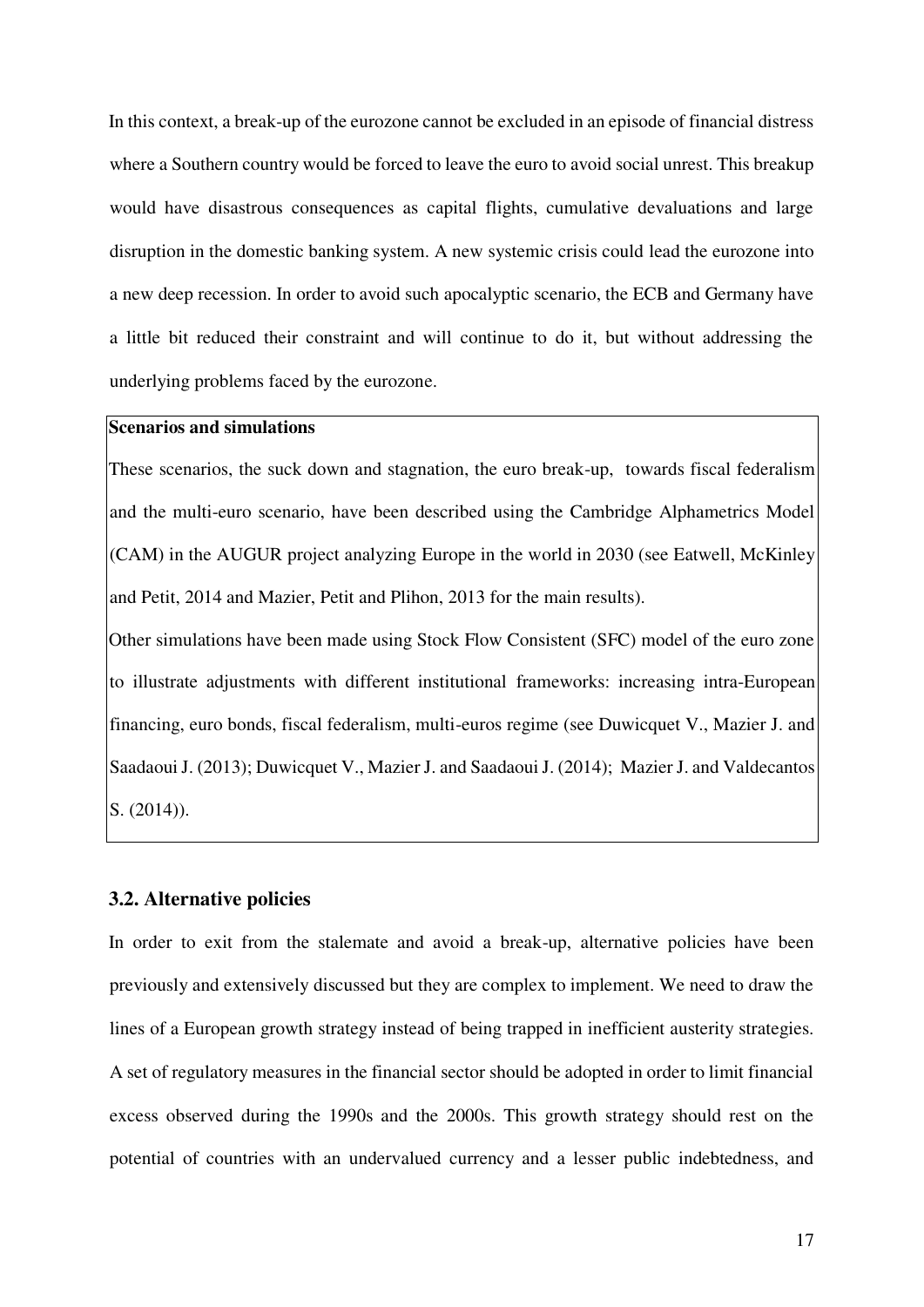particularly Germany, through wages increase in the short run. This implies that Germany should accept a higher inflation target in order to participate to real exchange rate adjustment. At the level of the European Union, economic growth should be reignite by investment in strategic sectors (education, research, green technologies, and suburb's renovation) financed by a large European loan and by credit lines granted by the European Investment Bank. The consolidation of public finance will be the product of new fiscal resources. These new fiscal resources will come, on the one hand, from the recovery and, one the other hand, from the cancellation of tax rebates granted since 1990 to capital incomes and to wealthier households. But we need to go further by using and coordinating national resources. The coordination of economic policies and the "European economic government" face national interests and the fact most of the social and political issues are settled at the level of national spaces. Since more than twenty years, many people have called for a greater political integration and a coordination of economic policies. The notion of "European economic government" has been specially promoted by the successive French governments. But, the European history has shown that coordination is too complex from an institutional point of view to be fully efficient. This statement is even stronger if we talk about coordination of wages at the European level even when national wage policy does not exist in many European countries. We need to acknowledge this last point. The "European economic government" can only be achieved through explicitly federal institutions. It is useless to wait for a mythical European coordination.

## *First scenario: fiscal federalism*

We propose two alternative scenarios. The first one is based on a federal budget with a progressive implementation limited to about 5% of eurozone GDP at medium term. This budget will be financed thanks to new taxes on saving and capital incomes and firms' profits in order to limit the effect of fiscal competition. Taxes on financial transactions will contribute to limit speculative movements and a tax on CO2 emissions to preserve the environment. This budget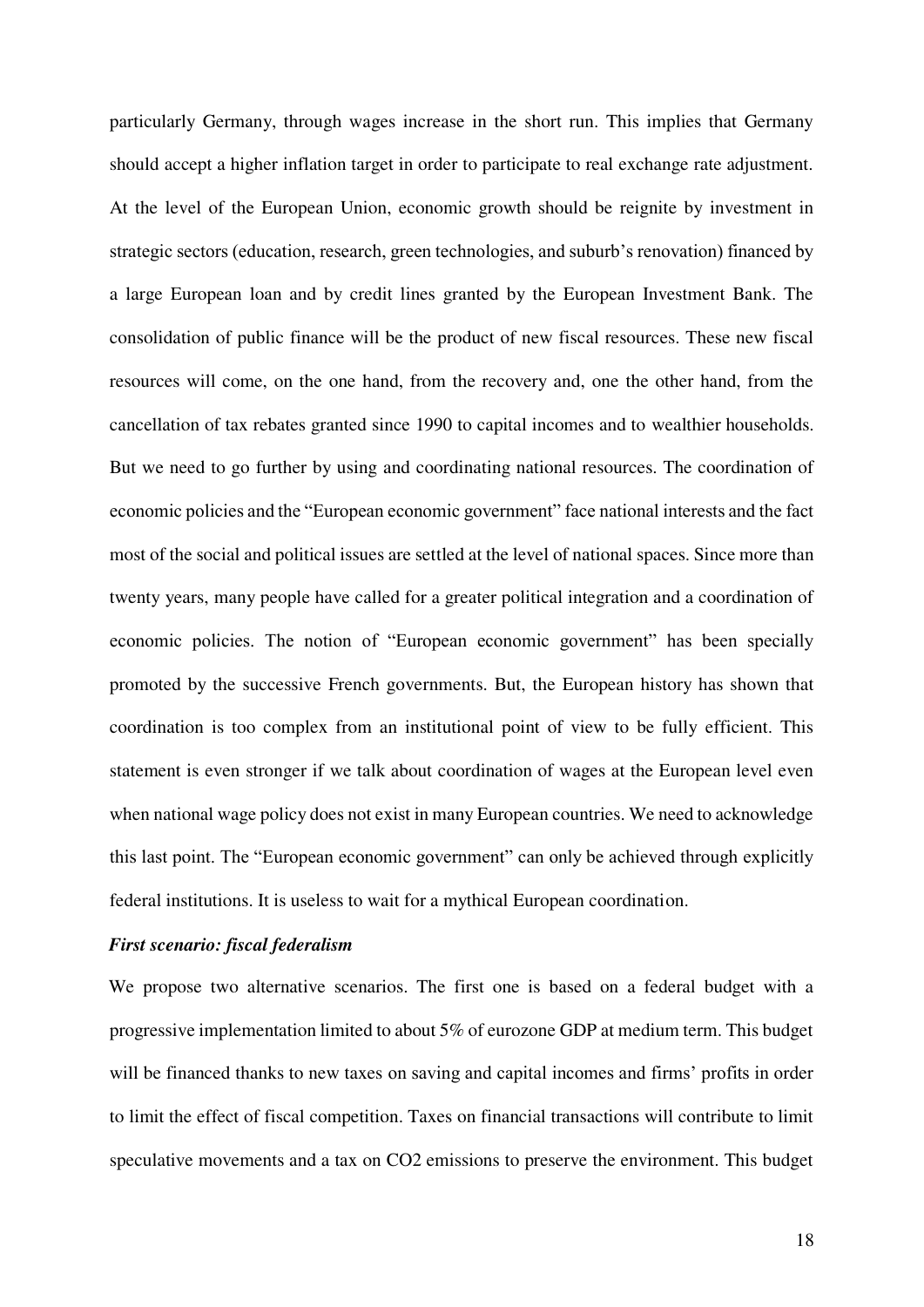will help to introduce some stabilization mechanisms through a system of budgetary insurance (for a relatively modest cost, about 0.3% of eurozone GDP). A European Social Fund (about 0.5 to 1% of eurozone GDP) would finance social transfers to help some countries to reach social standards, differentiated by countries and defined by large sector. This will reinforce the sentiment of belonging to a European community.

European structural policies would be rehabilitated in terms of research (about 0.4% of eurozone GDP), in terms of large technological and infrastructure programs (about 1% of eurozone GDP), in terms of regional development where the European experience can be considered as important (about 0.5% of eurozone GDP). Finally, the issuance of Eurobonds would contribute to finance European investment projects and would induce a debt service limited to 0.7% of GDP in the long run (with a ceiling of 20% for the European debt). This federal scenario has an uncontestable economic consistency. His main problem is its feeble political credibility. The European people does not exist and there is a very limited solidarity between the different members of the union. We also need to acknowledge this last point and be realistic.

#### *Second scenario: a multi speed euro zone*

The second scenario takes into account reluctances or impossibilities to increase the European budget and the difficulties to implement coordinated policies. It leads us to examine a multispeed euro zone where the new monetary regime includes a reintroduction of national currencies, eventually linked to an "external euro". This more flexible euro zone is characterized by:

The implementation of a new monetary regime in Europe where national euros are reintroduced with the possibility of periodical adjustments of intra-European parity when a fundamental disequilibrium is detected. This new monetary regime could be organized according to two distinct schemes: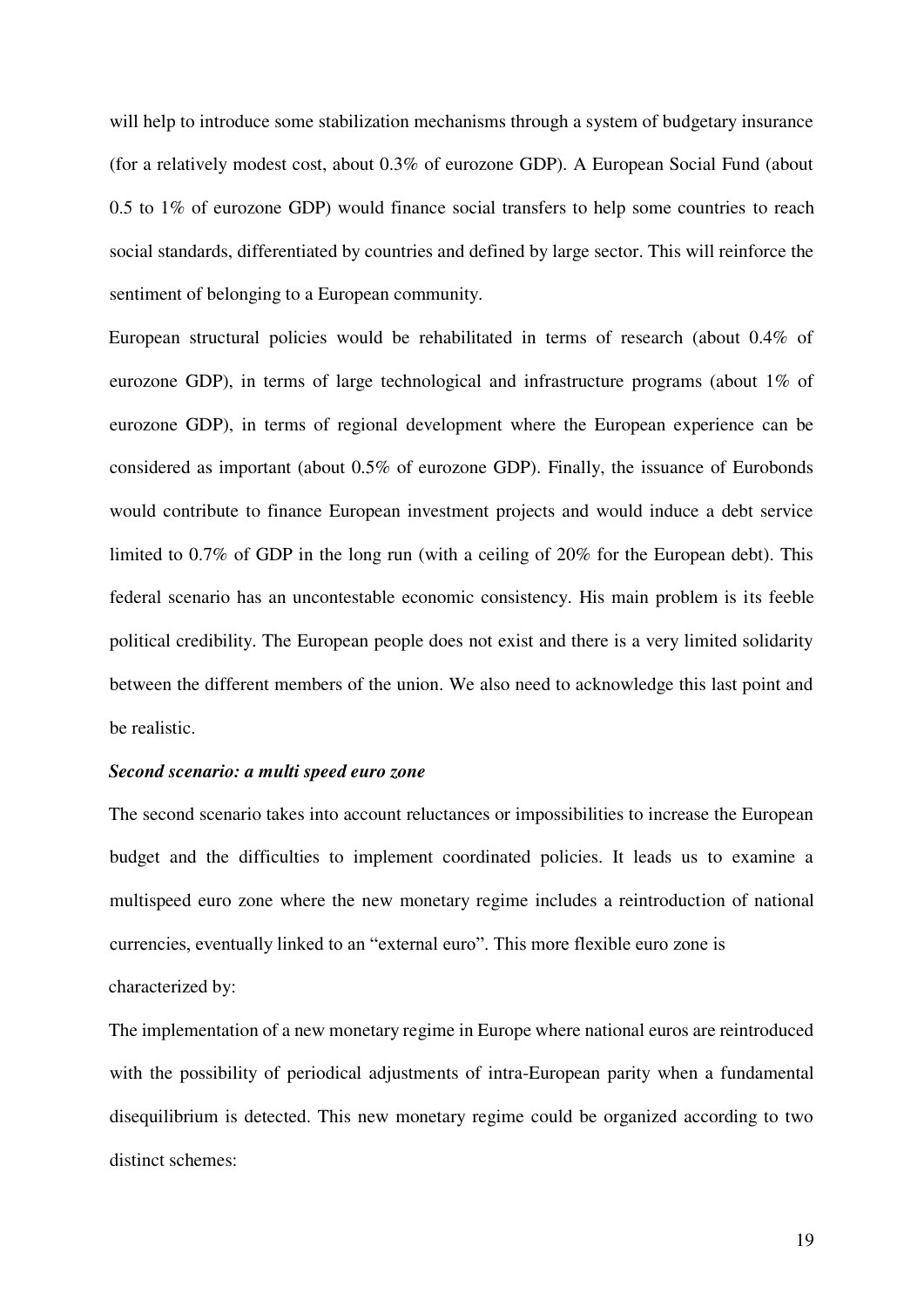The *first scheme* would be based on a simple reintroduction of national currencies with a system of exchange rate managed in several ways (a return to European Monetary System; or an exit of Northern countries from the euro area, with a floating currency for these countries, and the preservation of the euro for Southern countries).

The *second scheme* would preserve some institutional elements of the present euro area. It would be based simultaneously on a common "external euro", floating and managed by the ECB, and on national euros, non-convertible at the international level, linked to the "external euro" with a grid of fix but adjustable parities. National Central Banks would have an account in euros in the ECB representing the total amount of cumulated current accounts and capital flows with the rest of the area. The ECB would play the role of a clearing union, but only up to a certain point. Beyond this threshold, the intra-European parity of the country would have to be modified.

An absence of a federal budget, i.e. the preservation of its current level (1% of Europe's GDP) to ensure the continuation of some interventions in the sectors of agriculture and research. European regional policies will not be pursued as monetary adjustments are now possible. Structural national policies, mainly industrial policy and regional policy, will regain some room for maneuver facing a less dominant European competition policy. Some specific cooperation could be implemented to develop some targeted projects.

Social models will remain heterogeneous without institutional convergence (no European minimum wage, diversity of pension scheme and country-specific trade unions). Nevertheless, a partial convergence will be allowed thanks to catching-up effects and a stronger growth.

This scenario of a more flexible eurozone faces one of the most important challenge that has been revealed by the crisis. It offers a real answer to the macroeconomic imbalances induced by the heterogeneity of the eurozone's members thanks to possibilities of adjustments of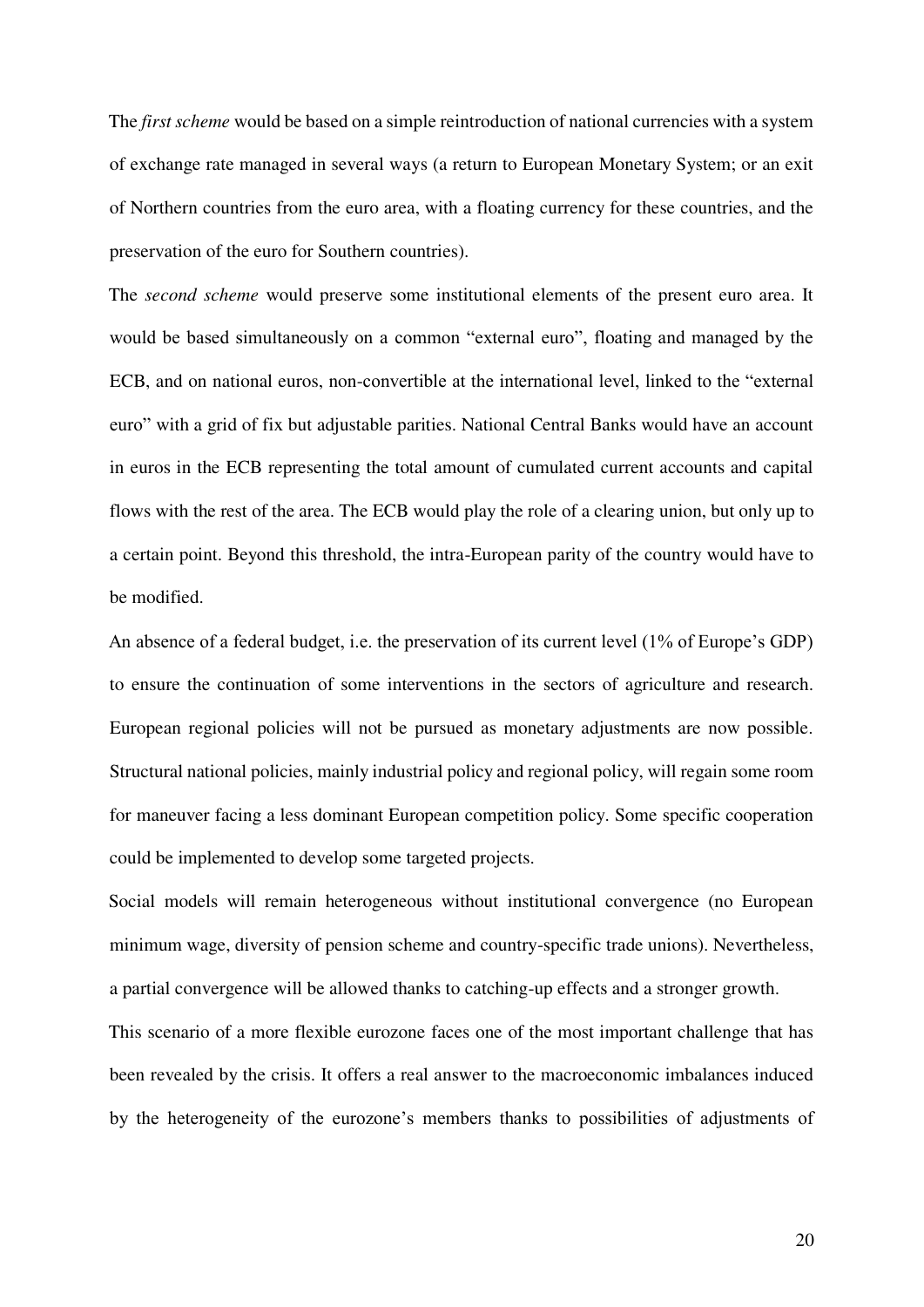intraEuropean parities. However, this scenario has its own caveats. We can identify a series of three potential problems.

*Firstly*, instability factors cannot be ignored but can be reduced thanks to the introduction of capital controls (mandatory reserves on deposits and assets in foreign currency, tax on financial transactions). These measures have only a relative efficiency and the key element is the credibility of the parity fixed by Southern monetary authorities.

*Secondly*, the management of the external debt in euro is a sensible question. The reimbursement of this debt induces, either, a loss for foreign creditors in the case of a reimbursement in a (depreciated) new currency or in national euros, or, an additional cost for domestic countries that have devalued, if they settle their external debt in euros. An international arrangement, indeed largely intra-European as a large part of the debt is held by Europeans, should be a way to overcome this difficulty. Devaluing countries must have the possibility to reimburse their debt in their new (devalued) currency. Furthermore, if we take into account the high levels of indebtedness of Southern countries, a debt restructuration seems to be necessary or else inevitable. This will induce an additional cost for creditor countries and their banks. This effort is a necessary condition to move forward.

Finally, achieve a transition towards a new monetary regime is not an easy task. An array of efficient and relevant measure must be prepared to avoid an apocalyptic scenario with capital fights, cumulative devaluation and a commercial war. In some cases, these measures could mean a temporary closure of private banks in order to implement the new monetary regime. Southern countries should rapidly control imported inflation. The exit from a deadlock is, sometimes, not easy thing.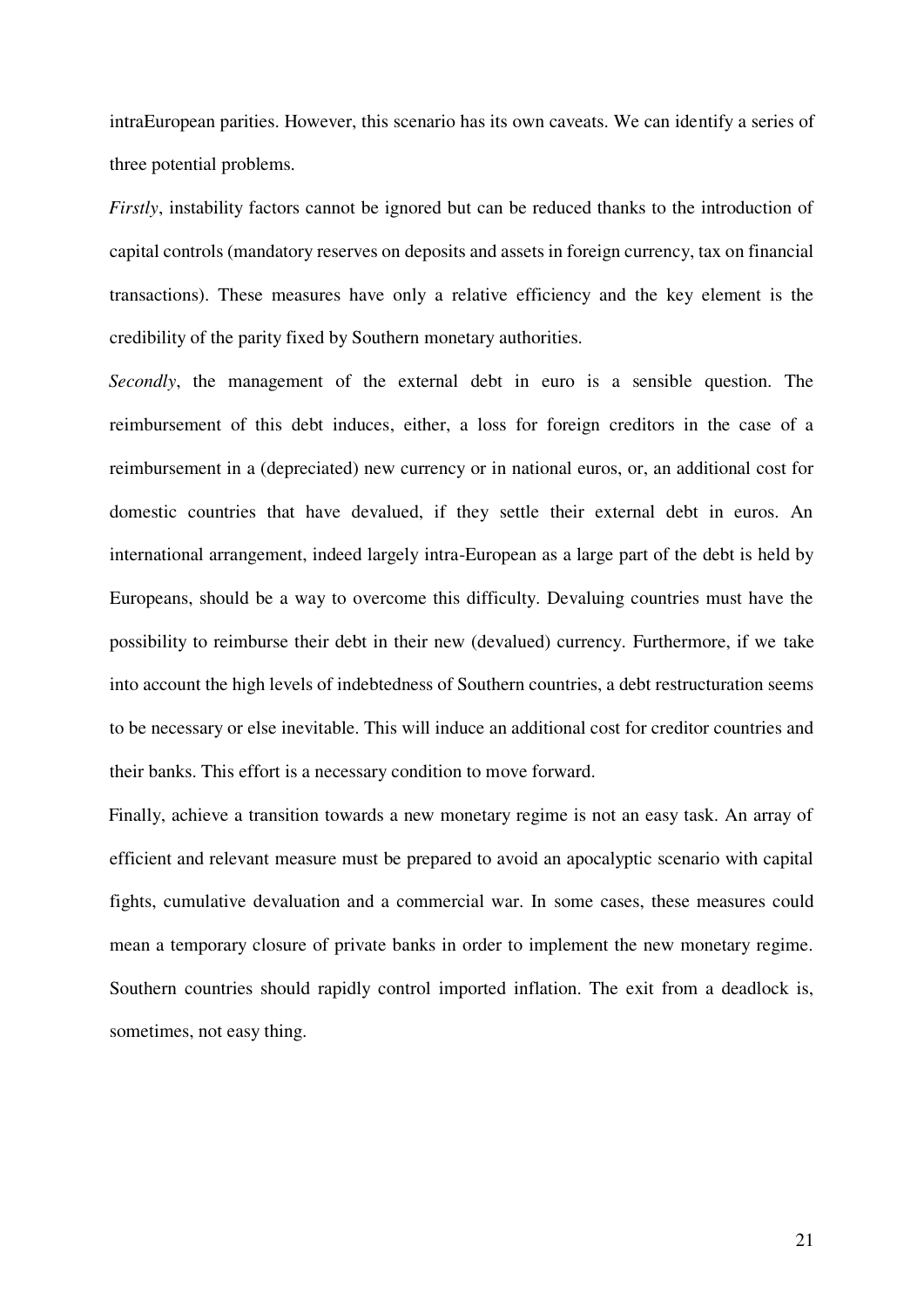## **References**

Asdrubali, P., and S. Kim. "Dynamic risksharing in the United States and Europe." Journal of Monetary Economics 51, no.4 (2004): 809-836.

Carrion-i-Silvestre, J. L., and T. del Barrio-Castro and E. López-Bazo. "Breaking the panels: an application to the GDP per capita." *Econometrics Journal* 8, no. 2 (2005): 159-175.

Cassel, G. "Abnormal deviations in international exchanges." *The Economic Journal* 112, (1918): 413-415.

Clévenot, M. and V. Duwicquet. "Partage du risque interrégional." Revue de l'OFCE 119, no.4 (2011): 5-33.

Cline, W. R., and J. Williamson. "Updated estimates of fundamental equilibrium exchange rates." Peterson Institute for International Economics Policy Brief 12-23 (2012).

Cripps F. and V. Duwicquet and J. Mazier "Les scénarios européens." In L'économie mondiale en 2030: ruptures et continuité (Mazier J. and P. Petit and D. Plihon, Editors.). Paris: Economica, 2013.

Davidson, P., "The future of the international financial system." *Journal of Post Keynesian Economics* 26, no. 4 (October 2004): 591-605.

Duwicquet, V., and J. Mazier and J. Saadaoui. "Désajustements de change, fédéralisme budgétaire et redistribution." Revue de l'OFCE 127, (2013): 57-93.

Duwicquet, V., and J. Mazier and J. Saadaoui. "Interest rates, eurobonds and intra-European exchange rate misalignments: the challenge of sustainable adjustments in the eurozone." Presented during the international workshop "Full employment in Europe, with or without the Euro?" University of Grenoble, 2014.

Eatwell J. and T. McKinley and P. Petit (Editors). Challenge for Europe in the world 2030. Farnham: Ashgate, 2014.

European Commission. Quarterly report on the euro area, no.3 (2007).